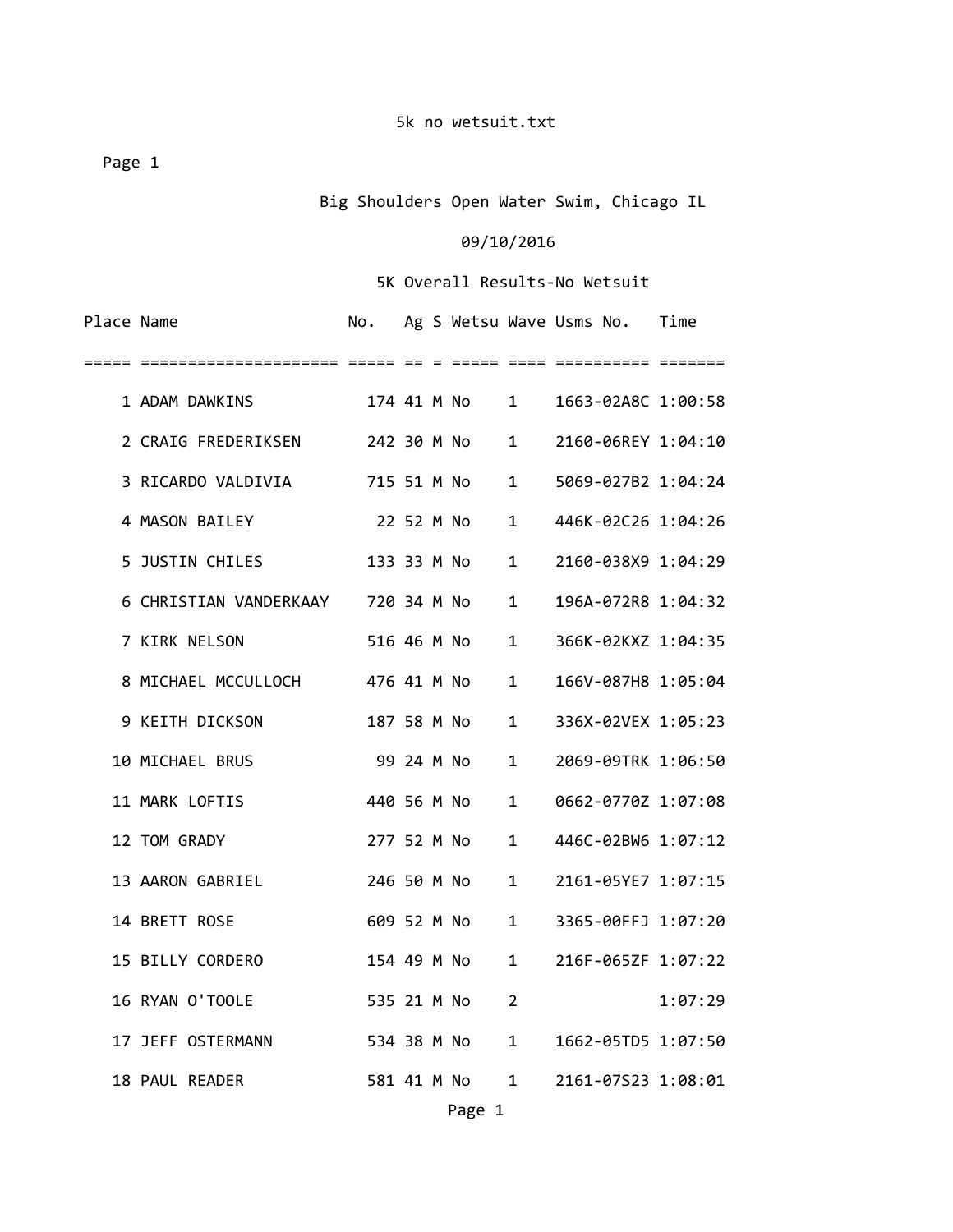| 19 STEPHEN ROUCH 610 36 M No      |             |  |             | $1 \quad \blacksquare$ | 166B-R0UCH 1:08:46               |         |
|-----------------------------------|-------------|--|-------------|------------------------|----------------------------------|---------|
| 20 VICTORIA RIAN                  |             |  | 586 50 F No | $1 \quad$              | 166B-02AD8 1:08:52               |         |
| 21 TODD DAWKINS                   |             |  |             | $\mathbf{1}$           | 1665-02A8E 1:08:54               |         |
| 22 ALEX TYLER                     | 708 27 M No |  |             | $2^{\circ}$            |                                  | 1:08:54 |
| 23 CONRAD RODAS                   |             |  | 601 35 M No | $2^{\circ}$            | 326N-01WK5 1:09:06               |         |
| 24 SCOTT TYLER                    |             |  | 709 55 M No | 6                      | 1965-02A33 1:09:10               |         |
| 587 54 M No<br>25 JOHN RICHARDSON |             |  |             | $5 -$                  | 166F-0656E 1:09:16               |         |
| 26 ADRIENNE BICEK<br>53 25 F No   |             |  |             | $\mathbf{1}$           | 2167-09CDK 1:09:25               |         |
| 27 MICHAEL MANN                   |             |  | 456 62 M No | 6                      | 326U-03072 1:09:36               |         |
| 28 GREG SHIELDS                   | 646 55 M No |  |             | 6                      | 446W-02BS3 1:09:55               |         |
| 29 SUSIE SHUCK                    | 649 50 F No |  |             | $\mathbf{1}$           | 166U-02AMJ 1:10:02               |         |
| 30 BOB VEAR                       | 723 54 M No |  |             | $\mathbf{1}$           | 216G-05GP2 1:10:12               |         |
| 31 JOY STOVER HALGREN 677 40 F No |             |  |             | $\mathbf{1}$           | 2861-01NSH 1:10:16               |         |
| 32 ALEX VAN HUIS                  |             |  | 718 28 M No | $\overline{2}$         | 216W-09B7J 1:10:41               |         |
| 33 MIKE STUS                      |             |  | 684 46 M No | 4                      |                                  | 1:10:52 |
| 34 DAVE PUSHKA                    |             |  | 574 52 M No | $1 \quad$              | 216H-02W96 1:10:56               |         |
| 35 BRITTA ENGLISH                 |             |  | 220 43 F No | $3^{\circ}$            | 1663-02BDG 1:10:57               |         |
| <b>36 DICK CLARKE</b>             |             |  | 140 47 M No |                        | 4 216D-0059J 1:11:07             |         |
| 37 JOSH JACOBSON                  |             |  |             |                        | 354 24 M No 1 216C-0AADB 1:11:18 |         |
| 38 SCOTT CARL                     |             |  | 117 44 M No | $\overline{4}$         | 216D-0051B 1:11:31               |         |
| 39 SHAUN MORROW                   |             |  | 506 48 M No | $1 \quad$              | 206G-01RN9 1:11:35               |         |
| 40 CHRIS BOND                     |             |  | 72 49 M No  | $4 \quad$              | 386B-03H3C 1:11:39               |         |
| 41 PETE BIGLIN                    |             |  | 55 45 M No  | $\overline{4}$         | 196Y-02A4S 1:11:46               |         |
| 42 MARTHA MARTIN                  |             |  | 462 53 F No |                        | 5 216K-02UK0 1:12:04             |         |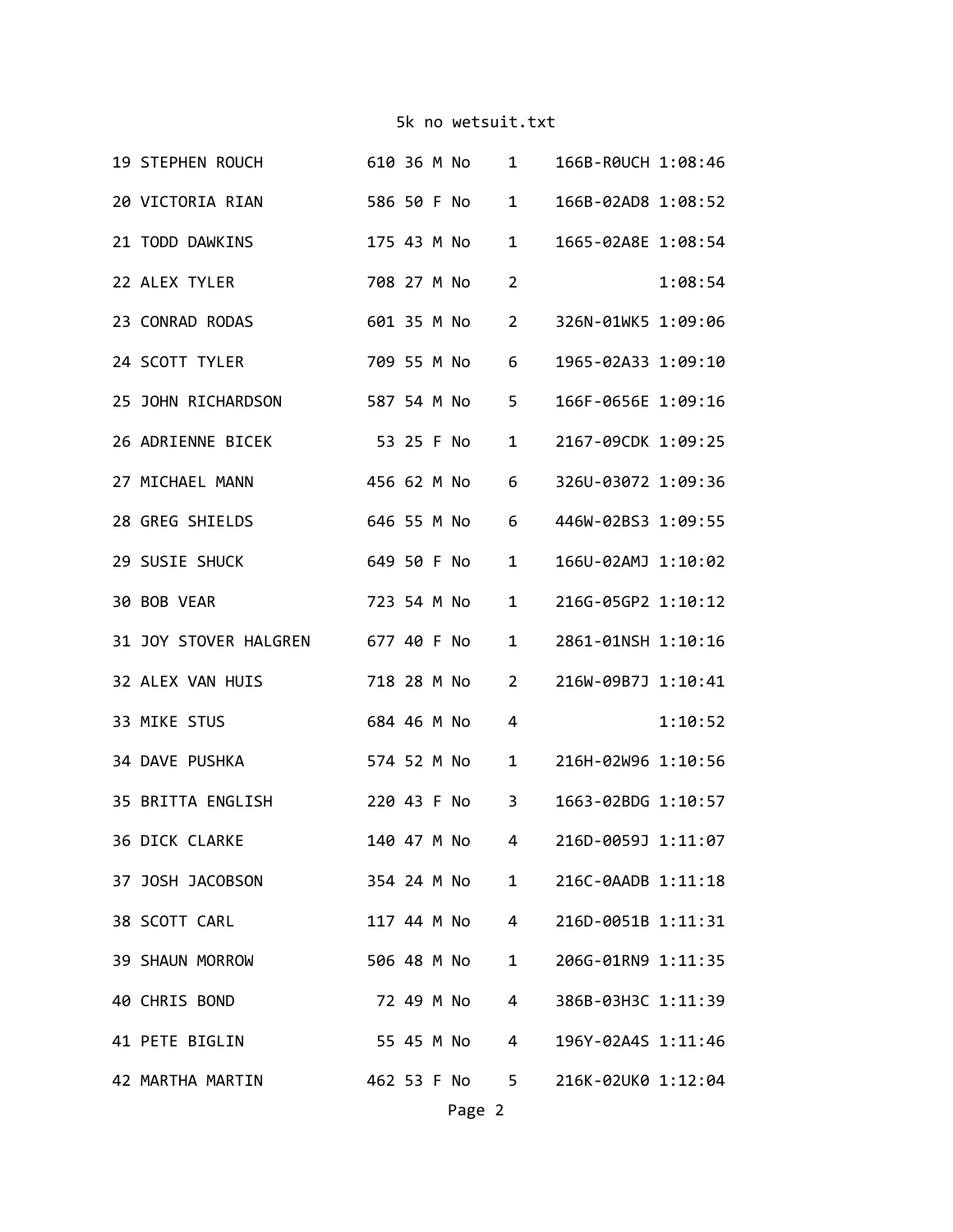| 43 ASHLEY BOLIN  |                    |             | 71 26 F No |  | $\mathcal{P}$ |                                        | 1:12:04 |  |
|------------------|--------------------|-------------|------------|--|---------------|----------------------------------------|---------|--|
| 44 BETSY MULLINS |                    | 510 42 F No |            |  | 3             | 156V-06CBM 1:12:05                     |         |  |
| 45 BRAD RIETEMA  |                    | 589 39 M No |            |  | $1 \quad$     | 196M-07RDM 1:12:39                     |         |  |
| 46 PAUL KING     |                    | 398 51 M No |            |  |               | $5 \qquad 2160 - 096M4 \qquad 1:12:44$ |         |  |
| 47 PETER HODSON  |                    | 330 53 M No |            |  | 1             |                                        | 1:13:01 |  |
| 48 MATTHEW GETTY |                    | 262 41 M No |            |  | 3.            | 226D-03G83 1:13:04                     |         |  |
|                  | 49 TIMOTHY CARLSON | 119 36 M No |            |  | $1 \quad$     | 216P-05F70 1:13:14                     |         |  |
| 50 DAVID DOERR   |                    | 192 34 M No |            |  | $2^{\circ}$   | 216J-02B2H 1:13:21                     |         |  |

Page 2

Big Shoulders Open Water Swim, Chicago IL

# 09/10/2016

| Place Name |                      | No.         |            |               |                        | Ag S Wetsu Wave Usms No. Time    |         |
|------------|----------------------|-------------|------------|---------------|------------------------|----------------------------------|---------|
|            |                      |             |            |               |                        |                                  |         |
|            | 51 CHARLES GROEN     |             |            | 284 56 M No 6 |                        | 216X-02UBZ 1:13:25               |         |
|            | 52 CHRIS LAYTON      | 424 57 M No |            |               | 6                      | 216V-02VAE 1:13:33               |         |
|            | 53 JOHN BECKER       |             | 42 52 M No |               | $\overline{1}$         | 156P-03BC7 1:13:35               |         |
|            | 54 MAURICE TETZLAFF  |             |            |               |                        | 698 39 M No 1 2064-01S12 1:13:49 |         |
|            | 55 DAN WENDT         |             |            | 753 43 M No   |                        | 1 2167-05Y8S 1:13:52             |         |
|            | 56 TED SOLTYS        | 665 56 M No |            |               |                        | 1 216P-02V3E 1:13:54             |         |
|            | 57 CHRISTOPHER BANAS |             | 26 29 M No |               | $\mathbf{1}$           |                                  | 1:14:02 |
|            | 58 KELSEY KENNEDY    | 390 28 F No |            |               | $1 \quad \blacksquare$ | $166E - 06Z$ WW $1:14:18$        |         |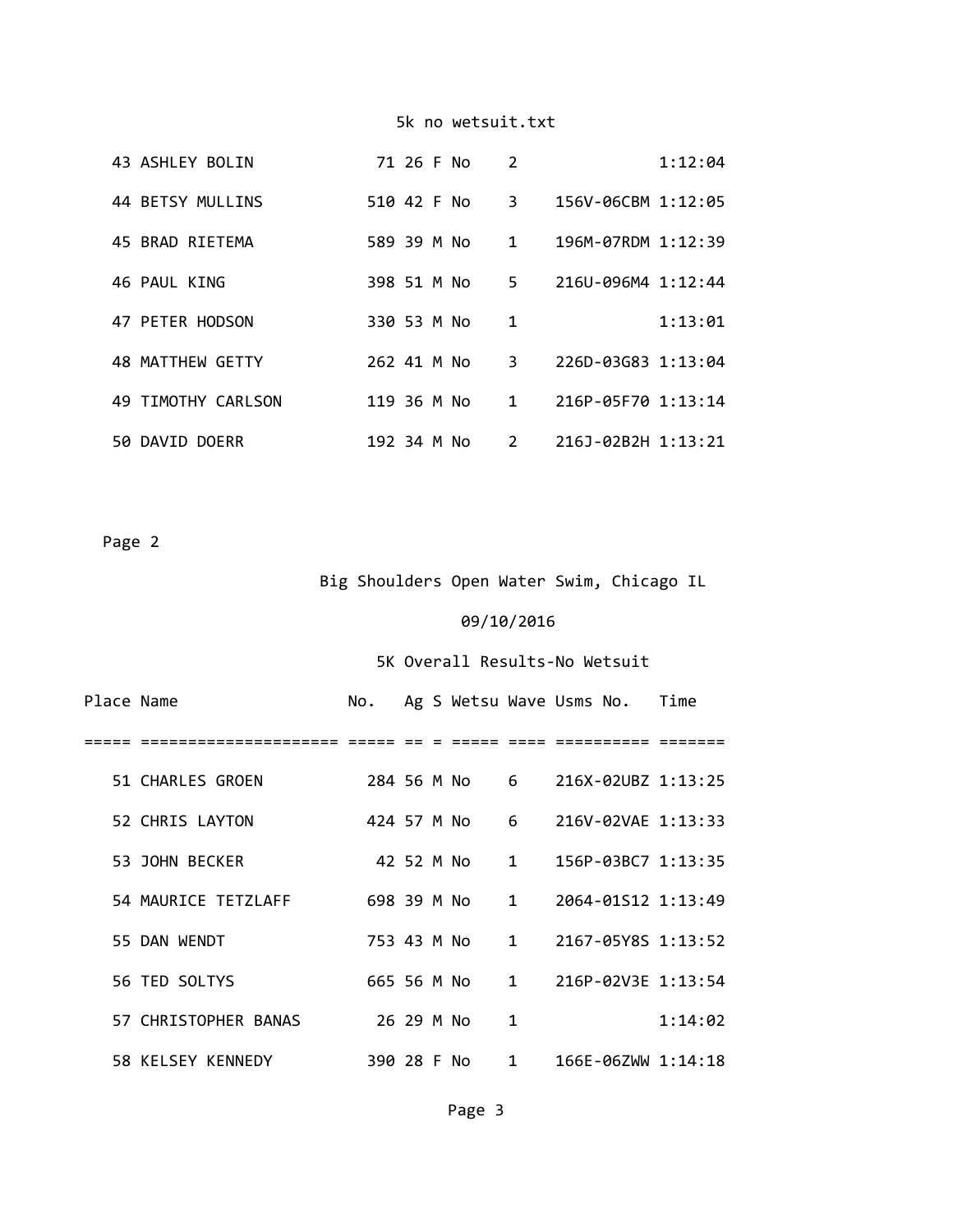|                                                    |             |  | 5k no wetsuit.txt |                        |                                  |         |
|----------------------------------------------------|-------------|--|-------------------|------------------------|----------------------------------|---------|
| 59 ERIC ELLINGSON 216 53 M No 1                    |             |  |                   |                        | 166T-076MY 1:14:18               |         |
| 60 DENNIS MULLINS 511 42 M No 3 156X-06CBJ 1:14:23 |             |  |                   |                        |                                  |         |
| 61 KATHERINE DENMEAD 183 41 F No                   |             |  |                   | $\mathbf{1}$           |                                  | 1:14:30 |
| 754 68 M No<br>62 GEORGE WENDT                     |             |  |                   | $1 \quad \blacksquare$ | 216G-02UXX 1:14:46               |         |
| 339 50 M No<br>63 BRUCE HOPSON                     |             |  |                   | $1 \quad \blacksquare$ | 226W-01ND0 1:14:54               |         |
| 64 KEALA EDE                                       |             |  | 208 38 M No       | $\mathbf{1}$           |                                  | 1:14:59 |
| 401 53 F No<br>65 CINDY KLEIZA                     |             |  |                   | 5                      |                                  | 1:15:07 |
| 641 58 M No<br>66 ANDREAS SEIBT                    |             |  |                   |                        | 6 2166-02VB9 1:15:16             |         |
| 67 JEFF CASHMAN                                    | 126 53 M no |  |                   | 5                      |                                  | 1:15:17 |
| 375 26 M No<br>68 BRENDAN JOYCE                    |             |  |                   | $\overline{2}$         |                                  | 1:15:24 |
| 69 JIM BARBER                                      |             |  | 28 56 M No        | $1 \quad \blacksquare$ | 1665-02A7X 1:15:26               |         |
| 70 KARL SWANSON<br>688 32 M No                     |             |  |                   | $2^{\circ}$            |                                  | 1:15:30 |
| 71 CHRISTOPHER SYKES 692 27 M No                   |             |  |                   | $2^{\circ}$            | 216S-07PYG 1:15:31               |         |
| 592 29 F No<br>72 AMARA RIVERA                     |             |  |                   | $2^{\sim}$             | 106V-06G7U 1:15:34               |         |
| 775 26 F No 2<br>73 MOLLY WOODFORD                 |             |  |                   |                        | 206B-07VF9 1:15:38               |         |
| 717 26 M No<br>74 ADAM VAN HUIS                    |             |  |                   | $2^{\circ}$            |                                  | 1:15:39 |
| 470 34 M No<br>75 RYAN MAYNARD                     |             |  |                   | $2^{\sim}$             | 416X-0A98C 1:15:41               |         |
| 76 TIM THOMAS                                      |             |  | 699 33 M No 2     |                        | 416A-0A8ZK 1:15:43               |         |
| 77 PAUL MORAN                                      |             |  | 501 53 M No       | 5 <sub>1</sub>         |                                  | 1:15:55 |
| 78 ANDY HOLCK                                      |             |  | 336 44 M No 4     |                        | 2168-09322 1:15:55               |         |
| 79 ANNA COMELLA                                    |             |  | 148 30 F No       | $2 \quad$              | 216Z-06Y7V 1:15:57               |         |
| 80 LAURA ANSILIO                                   |             |  | 13 29 F No        | $2^{\circ}$            |                                  | 1:16:04 |
| 81 SAVANNAH MORTENSEN 507 30 F No                  |             |  |                   | $1 \quad \blacksquare$ | 1967-06DE0 1:16:17               |         |
| 82 MICHAEL WALLACE                                 |             |  |                   |                        | 736 48 M No 4 4463-02BR9 1:16:21 |         |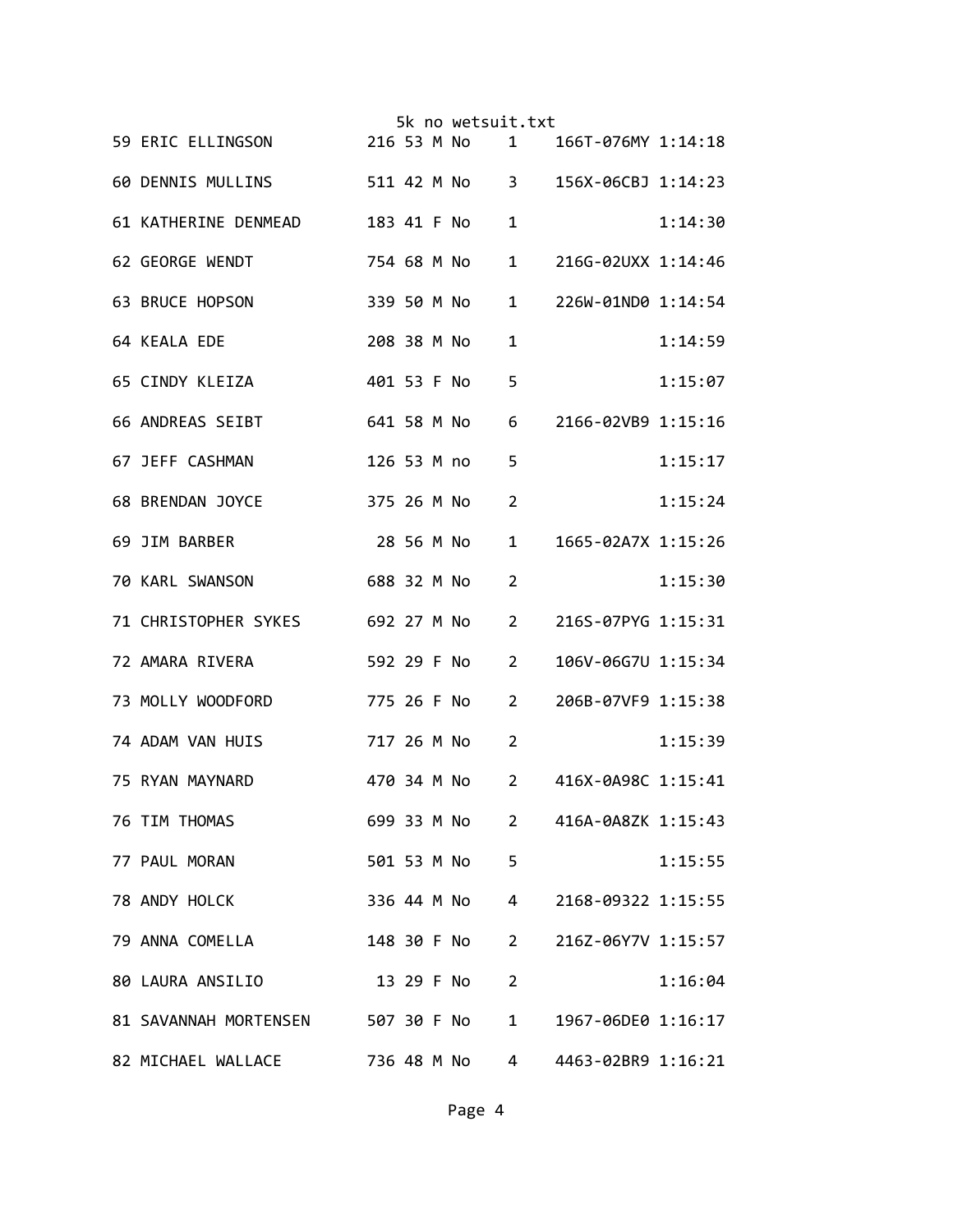|                                  |             |            | 5k no wetsuit.txt |                |                    |         |
|----------------------------------|-------------|------------|-------------------|----------------|--------------------|---------|
| 83 JANET WALBERER                | 734 39 F No |            |                   | 3              |                    | 1:16:24 |
| 84 JESSICA KIERAS                |             |            | 396 36 F No 3     |                | 376D-07U59 1:16:27 |         |
| 85 MEGHAN WALSH                  | 738 31 F No |            |                   | $\overline{2}$ | 206S-08AGF 1:16:35 |         |
| 86 PATRICK MC KEEVER 472 49 M No |             |            |                   | 4              | 216T-02V8F 1:16:39 |         |
| 87 ANDREW WALBERER               | 733 44 M No |            |                   | 4              | 216X-005XM 1:16:41 |         |
| 88 LEE FRANCIS                   | 237 55 M No |            |                   | 6              | 216W-06850 1:16:42 |         |
| 89 ADAN JIMENEZ                  | 361 32 M No |            |                   | $\overline{2}$ | 216M-06NMW 1:16:50 |         |
| 90 MARY BRADBURY                 |             | 82 44 F No |                   | 4              | 216N-02KMR 1:16:52 |         |
| 91 KATE GRECO                    | 280 30 F No |            |                   | $\overline{2}$ | 216Y-09TS3 1:16:58 |         |
| 92 BARBARA ZAHORIK               | 786 52 F No |            |                   | 5              | 2167-06581 1:17:02 |         |
| 93 GRANT SJOSTROM                | 654 36 M No |            |                   | 3              | 2165-09TJS 1:17:07 |         |
| 94 STEVE LENTZ                   | 428 59 M No |            |                   | 6              | 406Z-01MJH 1:17:15 |         |
| 95 JAMIE HASEMAN                 | 307 31 F No |            |                   | 2              | 216N-05ER1 1:17:19 |         |
| 96 MICHAEL GUIRL                 | 287 45 M No |            |                   | 4              | 436M-02PWZ 1:17:24 |         |
| 97 JULIE MAY                     | 469 49 F No |            |                   | 4              | 4163-06T3A 1:17:30 |         |
| 98 DAVE JACOBS                   | 352 48 M No |            |                   | 4              | 216P-09BR7 1:17:35 |         |
| 99 MATT COWALL                   |             |            |                   | $\overline{4}$ | 196S-095MA 1:17:37 |         |
| <b>100 STEPHEN GENTES</b>        | 259 66 M No |            |                   | 6              | 446W-02CD7 1:17:38 |         |

Big Shoulders Open Water Swim, Chicago IL

09/10/2016

5K Overall Results‐No Wetsuit

Place Name **1988** No. Ag S Wetsu Wave Usms No. Time Page 5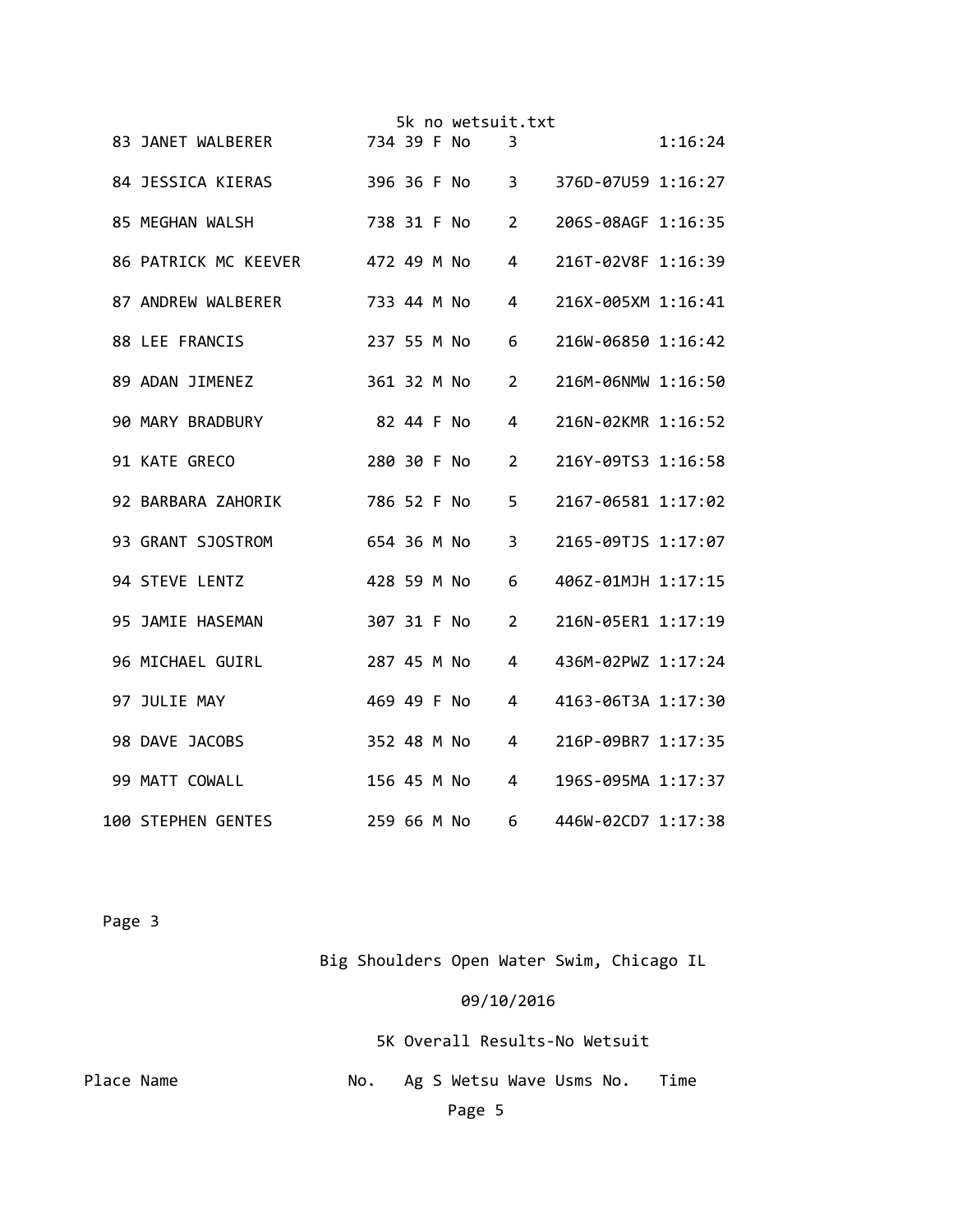| 101 PATRICK BOYLAN 81 32 M No 2    |               |  |               |                |                                  | 1:17:48 |
|------------------------------------|---------------|--|---------------|----------------|----------------------------------|---------|
| 102 J-D SCHALL                     |               |  |               |                | 625 45 M No 4 416W-09HHC 1:17:58 |         |
| 103 CHAD SCOTT                     |               |  | 638 42 M No 3 |                | 216B-06MYY 1:18:00               |         |
| 104 CHAD STEED                     |               |  | 670 44 M No   | $\mathbf{1}$   | 196S-028T4 1:18:02               |         |
| 105 CHRISTOPHER LAPSEY 417 48 M No |               |  |               | $4 \quad$      | 216D-004GU 1:18:11               |         |
| 106 KEVIN GROTKE                   | 285 44 M No   |  |               | 4              | 216J-06JX8 1:18:12               |         |
| 107 KERI GOLEMBESKI 268 23 F No    |               |  |               | $\overline{2}$ | 216F-0A7KR 1:18:15               |         |
| 108 ISABEL MADEIRA                 | 448 30 F No   |  |               | $\overline{2}$ | 216J-077X4 1:18:16               |         |
| 109 LAUREN JENSEN                  |               |  | 359 48 F No   | $\overline{4}$ | 206V-01RDR 1:18:17               |         |
| 110 SARAH BEDNARCIK                |               |  | 45 26 F No 2  |                | 1967-09JP7 1:18:20               |         |
| 111 PETE PULTZ                     |               |  | 573 53 M No   | $5 -$          | 196A-093CG 1:18:29               |         |
| 112 FRED ZAESKE                    | 785 51 M No   |  |               | $5 -$          | 216F-06EDP 1:18:44               |         |
| 113 ADAM MAGEE                     | 452 29 M No   |  |               | $\overline{2}$ |                                  | 1:18:45 |
| 114 ROBERT PAYNE                   | 549 34 M No   |  |               | $\overline{2}$ | 2167-09SW5 1:18:49               |         |
| 115 LIZ URIBE                      | 712 29 F No   |  |               | $\overline{2}$ | 406A-06X86 1:18:49               |         |
| 116 MATT SHEA                      |               |  | 645 19 M No   |                | 1 336F-09THY 1:18:56             |         |
| 117 ELIZABETH BOURKE               | 75 39 F No 3  |  |               |                | 196K-09TNW 1:18:56               |         |
| 118 ADAM PARKER                    |               |  |               |                | 541 40 M No 3 2165-02V85 1:19:02 |         |
| 119 BARGE BARGWELL 29 46 M No 4    |               |  |               |                |                                  | 1:19:03 |
| 120 GEORGE FOGEL                   |               |  |               |                | 235 45 M No 4 2169-02UCE 1:19:09 |         |
| 121 STEVE ARNOLD                   |               |  | 16 51 M No 1  |                | 166A-02WG8 1:19:28               |         |
| 122 STEVE STROKER                  | 681 57 M No 1 |  |               |                | 326T-02UN5 1:19:28               |         |
| 123 BRIAN CONNELLY                 |               |  | 150 56 M No 6 |                |                                  | 1:19:29 |
|                                    |               |  |               |                |                                  |         |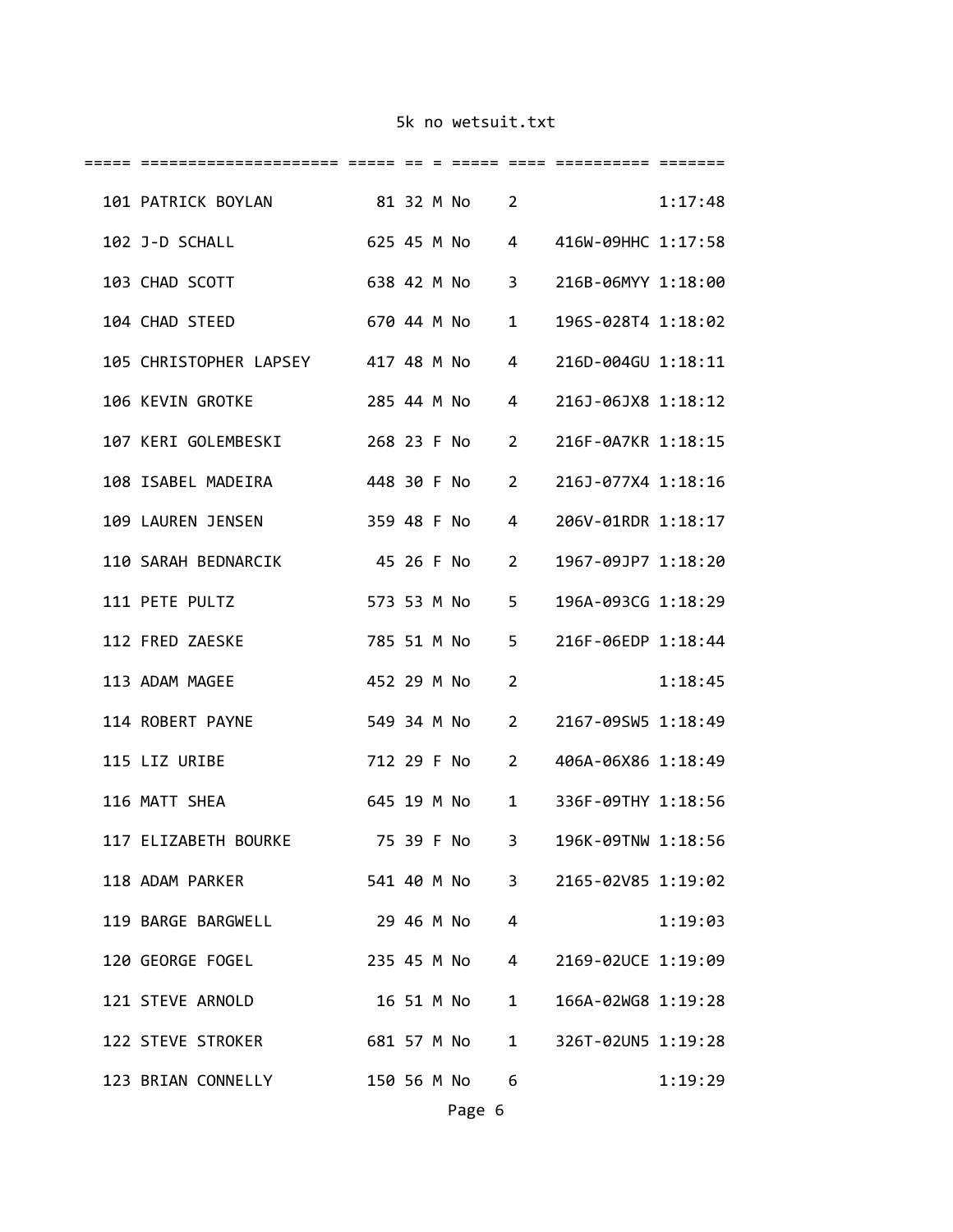| 124 KAIT CAPONE                                       |  | 114 24 F No | $\overline{2}$          |                    | 1:19:36 |
|-------------------------------------------------------|--|-------------|-------------------------|--------------------|---------|
| 125 JENNY BIRMELIN 57 39 F No                         |  |             | $\overline{3}$          | 196D-0292V 1:19:39 |         |
| 126 STACY GILBERT                                     |  | 263 30 F No | $\overline{2}$          | 2161-06UXC 1:19:42 |         |
| 127 STEVEN BRUS                                       |  | 100 27 M No | $\overline{2}$          | 1663-09TN1 1:19:52 |         |
| 612 40 M No<br>128 BRIAN RUARK                        |  |             | $\overline{\mathbf{3}}$ | 206C-01RX6 1:19:57 |         |
|                                                       |  |             | $\overline{4}$          | 1662-05NVP 1:20:14 |         |
| 130 LISA MISCHE-LAWSON 497 45 F No                    |  |             | $\overline{4}$          | 2865-01NTR 1:20:14 |         |
| 131 ANDREW HARTMAN                                    |  | 304 44 M No | $\overline{4}$          | 216T-02X6B 1:20:18 |         |
| 132 NOAH DOWELL                                       |  | 199 38 M No | 3                       |                    | 1:20:23 |
| 133 JIM KESSLERING                                    |  | 395 60 M No | 6                       | 216V-09WS3 1:20:31 |         |
| 134 PAUL TZUR                                         |  | 710 37 M No | $\overline{3}$          | 216J-067KS 1:20:37 |         |
| 135 BRADLEY VEAR                                      |  | 724 61 M No | 6                       | 026Z-03441 1:20:42 |         |
| 136 LESLIE CIACCIO                                    |  | 136 49 F No | 4                       | 216N-0A2JC 1:20:44 |         |
| 137 JEFFREY BLUMENTHAL 66 62 M No 6                   |  |             |                         | 2161-02URG 1:20:53 |         |
| 138 CANDACE CHAM                                      |  | 130 43 F No | $\overline{3}$          | 216D-02UKU 1:21:11 |         |
| 139 JESSICA SMITH                                     |  | 661 41 F No | $\overline{3}$          | 216G-07U6C 1:21:14 |         |
| 140 MELODEE NUGENT 524 49 F No                        |  |             | $\overline{4}$          | 2060-01RDA 1:21:30 |         |
| 141 STEPHEN BIRD 56 43 M No 3 4060-09T70 1:21:35      |  |             |                         |                    |         |
| 142 JACKSON NICHOLSON 521 28 M No 1                   |  |             |                         |                    | 1:21:37 |
| 143 BRICE STRICKLAND 679 35 M No 2 216S-07HEP 1:21:47 |  |             |                         |                    |         |
| 144 ERIN WELLER 751 52 F No 5                         |  |             |                         |                    | 1:22:02 |
| 145 KURT LUNDGREN 446 47 M No 4 216N-02UP1 1:22:12    |  |             |                         |                    |         |
| 146 KEN PUTMAN 575 26 M No 2                          |  |             |                         |                    | 1:22:12 |
| 147 SEAN CABBAGE 107 45 M No 4 196M-05SVG 1:22:15     |  |             |                         |                    |         |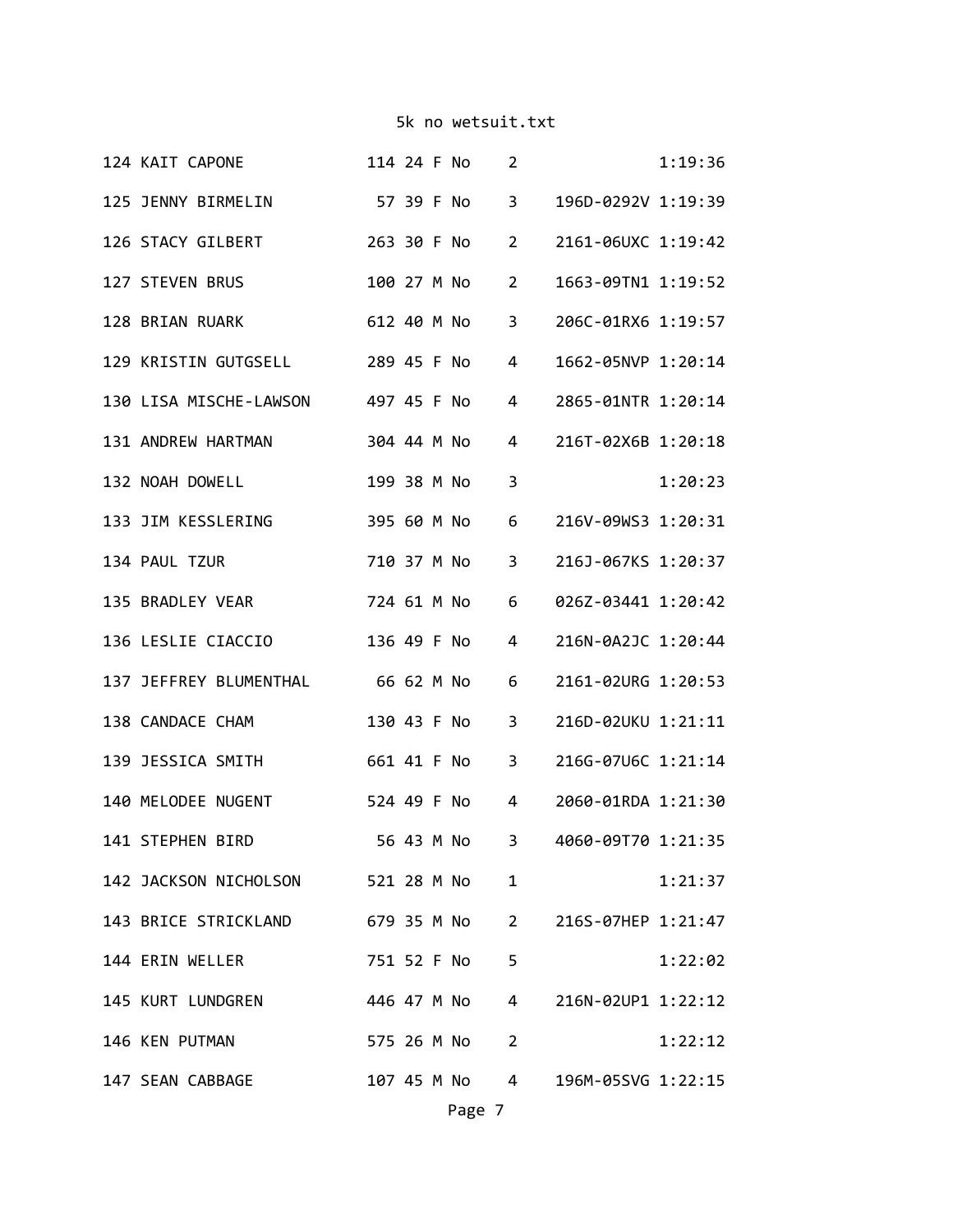| 148 LISA BROWN   | 94 53 F No  | $-5$ | 166X-04R2J 1:22:21 |
|------------------|-------------|------|--------------------|
| 149 ERIK BOELENS | 69 46 M No  |      | 1:22:21            |
| 150 DAN PERKEY   | 553 29 M No |      |                    |

Page 4

# Big Shoulders Open Water Swim, Chicago IL

#### 09/10/2016

| Place Name |                                    |             |  |             |                | No. Ag S Wetsu Wave Usms No. Time      |         |
|------------|------------------------------------|-------------|--|-------------|----------------|----------------------------------------|---------|
|            |                                    |             |  |             |                |                                        |         |
|            | 151 DAVID DREITH                   |             |  |             |                |                                        |         |
|            | 152 STEPHEN COFFEY                 | 142 51 M No |  |             | 5              |                                        | 1:22:38 |
|            | 153 MARY SCHWARTZ                  |             |  | 637 46 F No | $\overline{4}$ | 216W-05YFM 1:22:40                     |         |
|            | 154 TOM HINTZ                      |             |  | 324 50 M No | $5 -$          | 166H-02WSX 1:22:41                     |         |
|            | 155 PAUL NICHOLS                   |             |  | 520 51 M No | 5              | 1961-0A938 1:22:48                     |         |
|            | 156 THOMAS SLAD                    | 658 44 M No |  |             | 4              | 2160-08E83 1:22:53                     |         |
|            | 157 MARK KOZLOWSKI                 | 412 41 M No |  |             | 3              | 216N-07J3C 1:22:56                     |         |
|            | 158 JORG MASER                     |             |  | 463 53 M No | 5              | 216J-0A3MG 1:23:12                     |         |
|            | 159 DOUGLAS MC CONNELL 471 58 M No |             |  |             | 6              | 216C-02VN9 1:23:15                     |         |
|            | 160 BOB GENIS                      |             |  | 258 49 M No | 4              | 2167-05F10 1:23:15                     |         |
|            | 161 ALEX BOUTOV                    |             |  | 76 60 M No  | 6              | 216H-04U25 1:23:24                     |         |
|            | 162 KAREN CRAVOTTA                 | 159 36 F No |  |             | 3              |                                        | 1:23:27 |
|            | 163 MATTHEW TRAUNER 707 31 M No    |             |  |             |                | $1 \qquad 216N - 075B0 \qquad 1:23:32$ |         |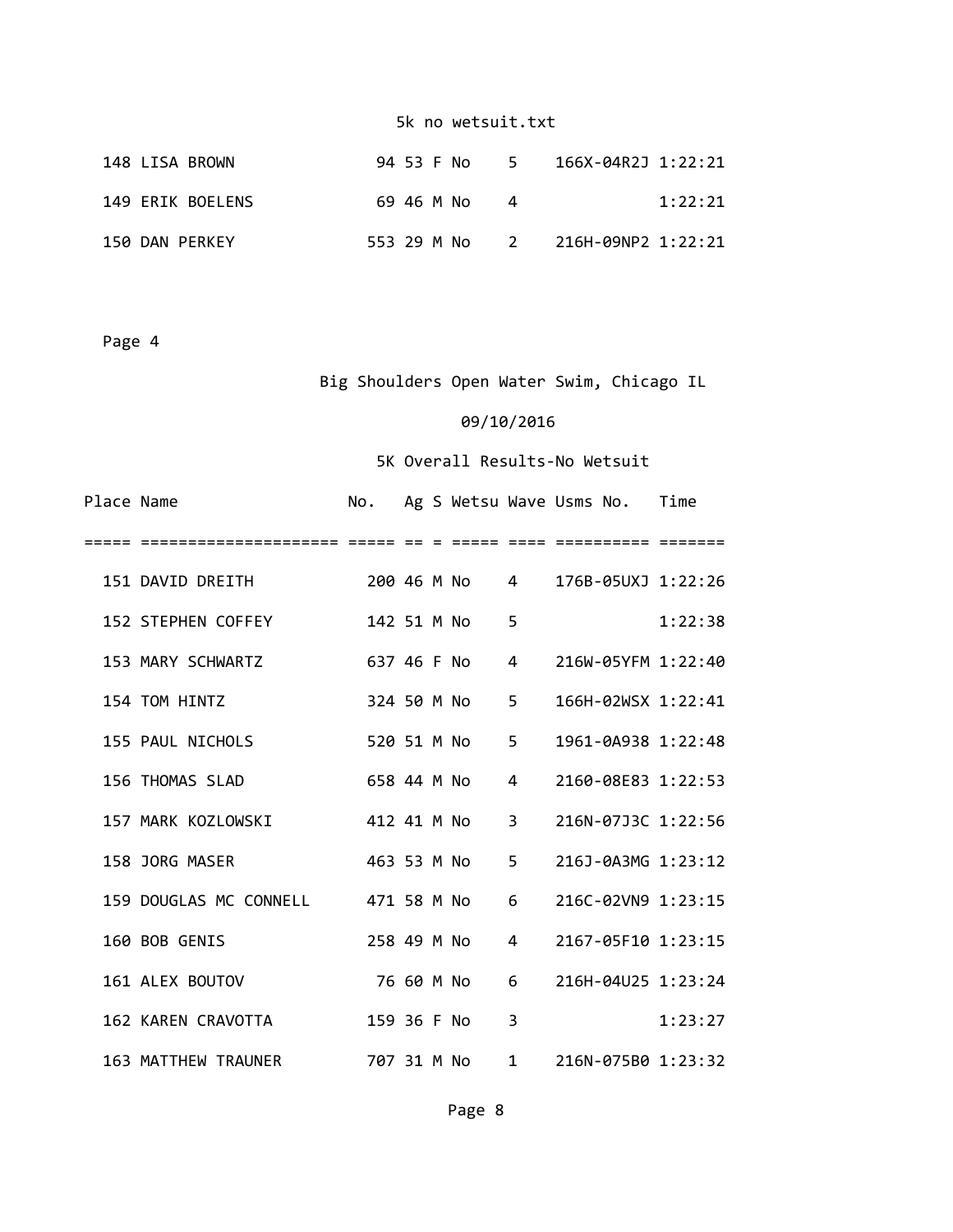|                                     |             |  | 5k no wetsuit.txt |                |                                  |         |
|-------------------------------------|-------------|--|-------------------|----------------|----------------------------------|---------|
| 164 BRIAN DIAZ                      | 185 40 M No |  |                   | 3              |                                  | 1:23:33 |
| 165 LIDA KUEHN                      |             |  |                   |                | 414 52 F No 5 216E-02UB1 1:23:35 |         |
| 166 JAMES DAMRON                    |             |  | 168 47 M No       | 4              | 0663-02ZSV 1:23:35               |         |
| 167 BRIAN LENTZ                     | 427 24 M No |  |                   | 2              |                                  | 1:23:39 |
| 168 ANNE GOLEMBESKI                 | 267 26 F No |  |                   | $\overline{2}$ |                                  | 1:23:44 |
| 169 CAROLYN PETTERSSON 556 39 F No  |             |  |                   | 3              | 206Z-001CN 1:23:44               |         |
| 490 32 F No<br>170 ROSEMARY MERKEL  |             |  |                   | 2              | 086Y-080D2 1:23:47               |         |
| 171 PAUL & KAREN HANSON 300 19 F No |             |  |                   | $\overline{2}$ |                                  | 1:23:51 |
| 172 TAYLOR BURMEISTER               |             |  | 103 24 M No 2     |                | 216F-09C9R 1:24:03               |         |
| 173 DANA KIRK                       |             |  | 399 39 M No       | $\overline{3}$ | 196A-029RW 1:24:04               |         |
| 174 MALLORY LAY                     |             |  | 423 29 F No       | $\overline{2}$ | 166U-09UUG 1:24:07               |         |
| 175 RACHEL WENDER                   | 752 31 F No |  |                   | 2              |                                  | 1:24:10 |
| 674 63 M No<br>176 CRAIG STEVENS    |             |  |                   | 6              | 086V-021YF 1:24:13               |         |
| 177 MICHAEL ROBIE                   |             |  | 596 56 M No       | 6              | 216H-02UDW 1:24:18               |         |
| 178 GEORGE HENNING                  |             |  | 317 53 M No       | 5              | 196V-01JGY 1:24:24               |         |
| 179 PAUL HULSEMAN                   |             |  | 346 56 M No 6     |                | 216N-02X4Z 1:24:25               |         |
| 180 KAREN LUNDGREN                  |             |  | 445 51 F No       | 5              | 216F-09E7N 1:24:34               |         |
| 181 EDMUND BAUMGARTNER 38 50 M No 5 |             |  |                   |                | 216F-092VJ 1:24:34               |         |
| 182 ASHLEY BRANIECKI 84 30 F No 2   |             |  |                   |                | 186V-06118 1:24:36               |         |
| 183 JAMES JENSEN                    |             |  | 358 55 M No 6     |                | 116J-04UUH 1:24:37               |         |
| 184 KATHRYN DITMARS                 |             |  | 191 50 F No       | $5 -$          | 2164-02WGB 1:24:47               |         |
| 185 KATY SAHM                       |             |  | 621 39 F No       | $3^{\circ}$    | 166G-02BND 1:24:47               |         |
| 186 KYLE STERUP NASA ATA            |             |  | 673 36 M No       | 3              |                                  | 1:25:00 |
| 187 ALEX FRASER                     |             |  | 239 27 M No       | $2 \quad$      | 216V-0958A 1:25:08               |         |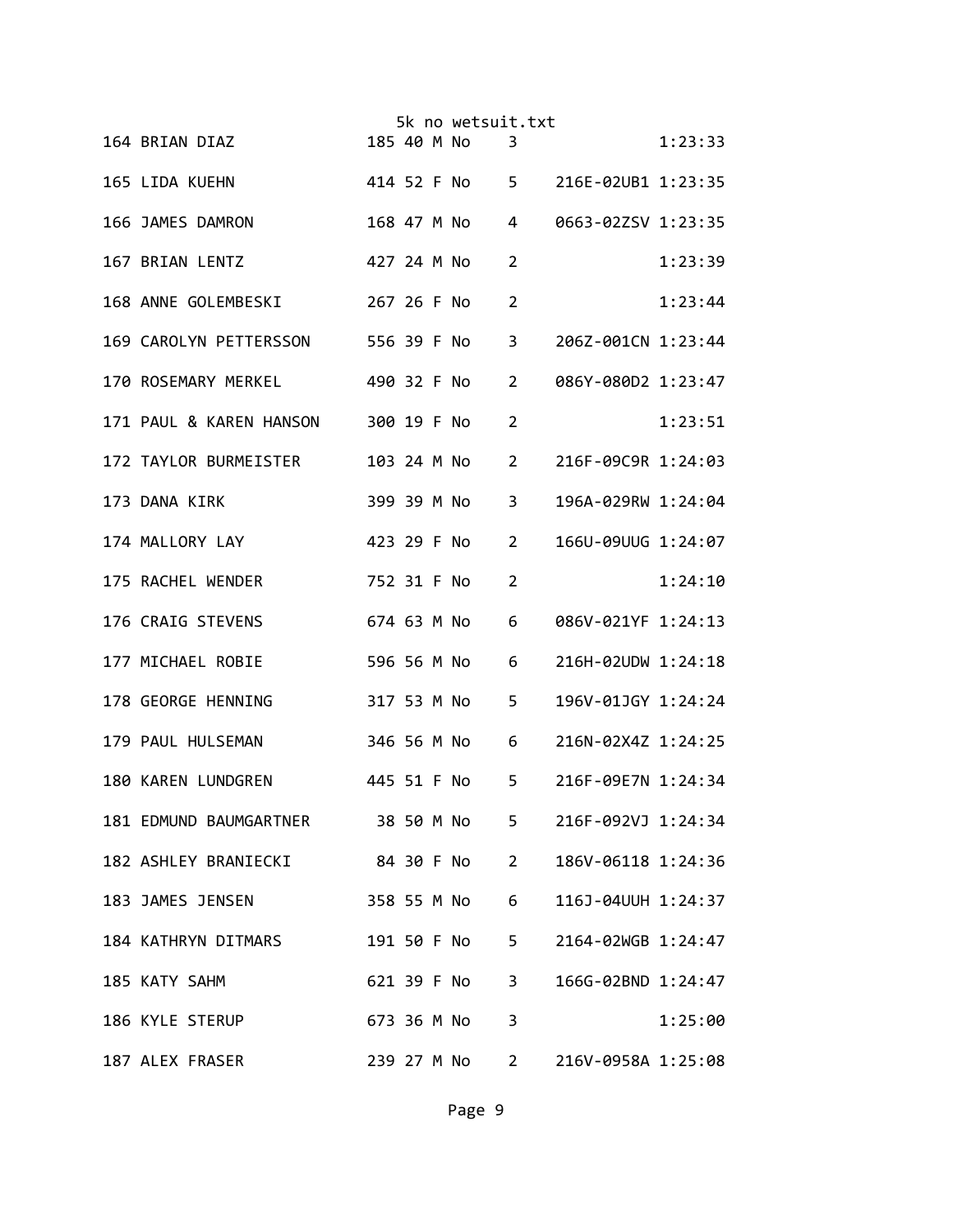|  |                                                     |             |  | 5k no wetsuit.txt |                |                      |         |
|--|-----------------------------------------------------|-------------|--|-------------------|----------------|----------------------|---------|
|  | 188 JAMIE BREEN                                     |             |  | 87 55 M No        |                | 6 456D-04EE5 1:25:18 |         |
|  | 189 BYRON DEBORD                                    |             |  |                   |                | 3 2168-067E6 1:25:19 |         |
|  | 190 MICHAEL DOLAN                                   |             |  | 193 55 M No       | 6              |                      | 1:25:30 |
|  | 191 JEFFREY ROGERS                                  |             |  | 608 37 M No       |                | 3 2065-08928 1:25:31 |         |
|  | 192 MARC MASSARO                                    |             |  | 464 33 M No       |                | 2 216A-05GHH 1:25:40 |         |
|  | 193 KIM LYNCH                                       | 447 54 F No |  |                   | 5              |                      | 1:25:41 |
|  | 194 JENNI HOFF                                      |             |  | 332 40 F No       |                | 3 4162-085PK 1:25:46 |         |
|  | 195 KERRY THOMSON                                   |             |  | 700 42 F No       | $\overline{3}$ | 166H-07BTM 1:25:50   |         |
|  | 196 JOHN PRATT                                      |             |  | 571 53 M No       | 5 <sup>7</sup> | 216M-02V62 1:25:55   |         |
|  | 197 HEIDI LOECKE                                    | 439 44 F No |  |                   | $\overline{4}$ | 286X-05F8P 1:26:06   |         |
|  | 198 TRISTAN WILBRANDT           763 57 M No         |             |  |                   | 6              | 166V-07MFR 1:26:06   |         |
|  | 199 MELISSA ANDREWS                                 |             |  | 12 34 F No        |                | 2 2162-04TGZ 1:26:10 |         |
|  | 200 GEORGE LATHROP 421 42 M No 3 1668-005BS 1:26:15 |             |  |                   |                |                      |         |

# Big Shoulders Open Water Swim, Chicago IL

# 09/10/2016

| Place Name |                   |             |  |               |   | No. Ag S Wetsu Wave Usms No. Time |         |
|------------|-------------------|-------------|--|---------------|---|-----------------------------------|---------|
|            |                   |             |  |               |   |                                   |         |
|            | 201 RACHEL RIVERA |             |  | 593 38 F No 3 |   | 1660-RAE78 1:26:17                |         |
|            | 202 LAURA RAWLINS |             |  |               |   | 579 38 F No 3 2161-02UV4 1:26:19  |         |
|            | 203 DANNY MCGRATH | 479 40 M No |  |               | 3 |                                   | 1:26:21 |
|            | 204 MARIELA MIERS |             |  | 492 55 F No 6 |   | 246J-01U28 1:26:22                |         |
|            |                   |             |  | Page 10       |   |                                   |         |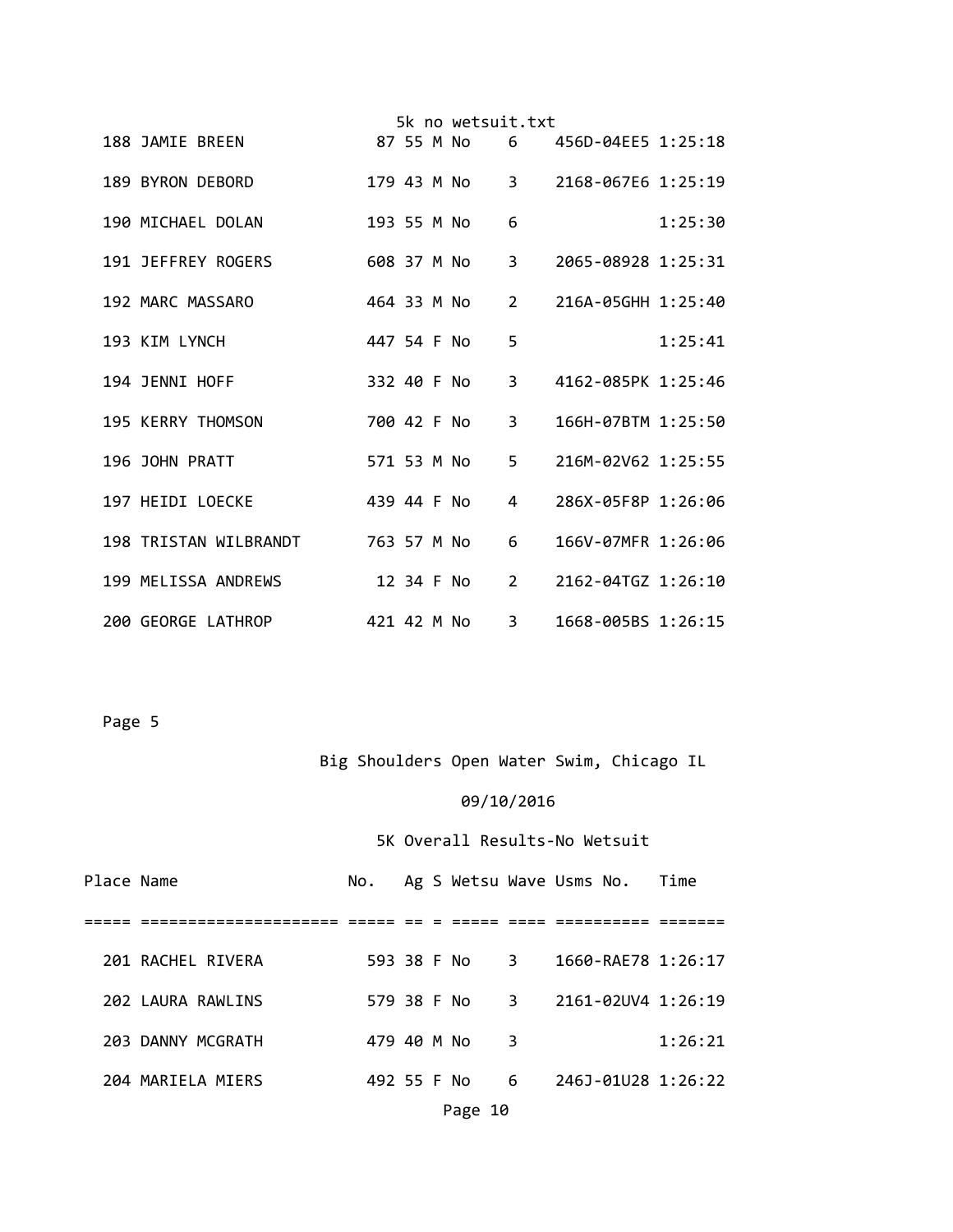|  | 205 MARCO TONELLI 703 47 M No             |             |  |               |                | 4 206F-09TJK 1:26:27             |         |
|--|-------------------------------------------|-------------|--|---------------|----------------|----------------------------------|---------|
|  | 206 TOM MORAN                             |             |  | 502 32 M No   | $\overline{2}$ |                                  | 1:26:32 |
|  | 207 KERRY FITZPATRICK 233 46 F No         |             |  |               | 4              | 216C-09DGA 1:26:37               |         |
|  | 208 JENNIFER JOHNSON 369 41 F No          |             |  |               | 3              | 2163-05YEU 1:26:38               |         |
|  | 209 MICHAL HENTH                          | 318 35 F No |  |               | $\overline{2}$ | 1568-0A48R 1:26:39               |         |
|  | 210 JEFFREY BERRIDGE 52 46 M No           |             |  |               | 4              | 2261-02AFM 1:26:52               |         |
|  | 211 MARK MORRISON 505 50 M No             |             |  |               | $5 -$          | 216H-02VCW 1:26:57               |         |
|  | 212 DANIEL BUGNER 102 41 M No             |             |  |               | $\overline{3}$ | 216M-001GK 1:26:59               |         |
|  | 213 CHRISTOPHER HEPPNER 319 48 M No       |             |  |               | $\overline{4}$ | 216B-06YG5 1:27:25               |         |
|  | 214 BRUCE REA                             | 580 52 M No |  |               | 5              |                                  | 1:27:27 |
|  | 215 ISABEL POLSKY                         | 564 45 F No |  |               | 4              | 2168-07D58 1:27:29               |         |
|  | 216 JENNA SAWICKI                         | 623 29 F No |  |               | $\overline{2}$ | 2167-07JPM 1:27:31               |         |
|  | 217 TOM CARPENTER                         | 120 63 M No |  |               | 6              | 216Z-02UVX 1:27:35               |         |
|  | 687 41 M No<br>218 GRANT SUTTON           |             |  |               | 3              | 2162-091GB 1:27:36               |         |
|  | 219 JACK VAN COEVERING 716 57 M No        |             |  |               | 6              | 196Y-0960G 1:27:42               |         |
|  | 220 BJ YOUNGERMAN                         |             |  | 783 28 M No   | $\overline{2}$ |                                  | 1:27:52 |
|  | 221 THOMAS CLUNE                          |             |  | 141 57 M No   | $6 \quad$      | 2160-02X4W 1:27:56               |         |
|  | 222 MIKE HENDERSON                        |             |  |               |                | 316 55 M No 6 216T-063J4 1:27:56 |         |
|  | 223 RANDY MCCLARY 473 52 M No 5 0 1:28:02 |             |  |               |                |                                  |         |
|  | 224 DAVID MCKEON                          |             |  | 481 52 M No 5 |                | 216G-02X54 1:28:08               |         |
|  | 225 THOMAS CASAVANT                       |             |  | 125 56 M No   | 6              | 406P-0708W 1:28:09               |         |
|  | 226 LORI WHEELES                          |             |  | 758 58 F No   | $6 \quad$      | 216E-02UV1 1:28:14               |         |
|  | 227 JEFF VICKERS                          |             |  | 725 53 M No 5 |                | 166D-076BK 1:28:16               |         |
|  | 228 BOB DICKSON                           |             |  |               |                | 186 61 M No 6 1666-02A8F 1:28:17 |         |
|  |                                           |             |  |               |                |                                  |         |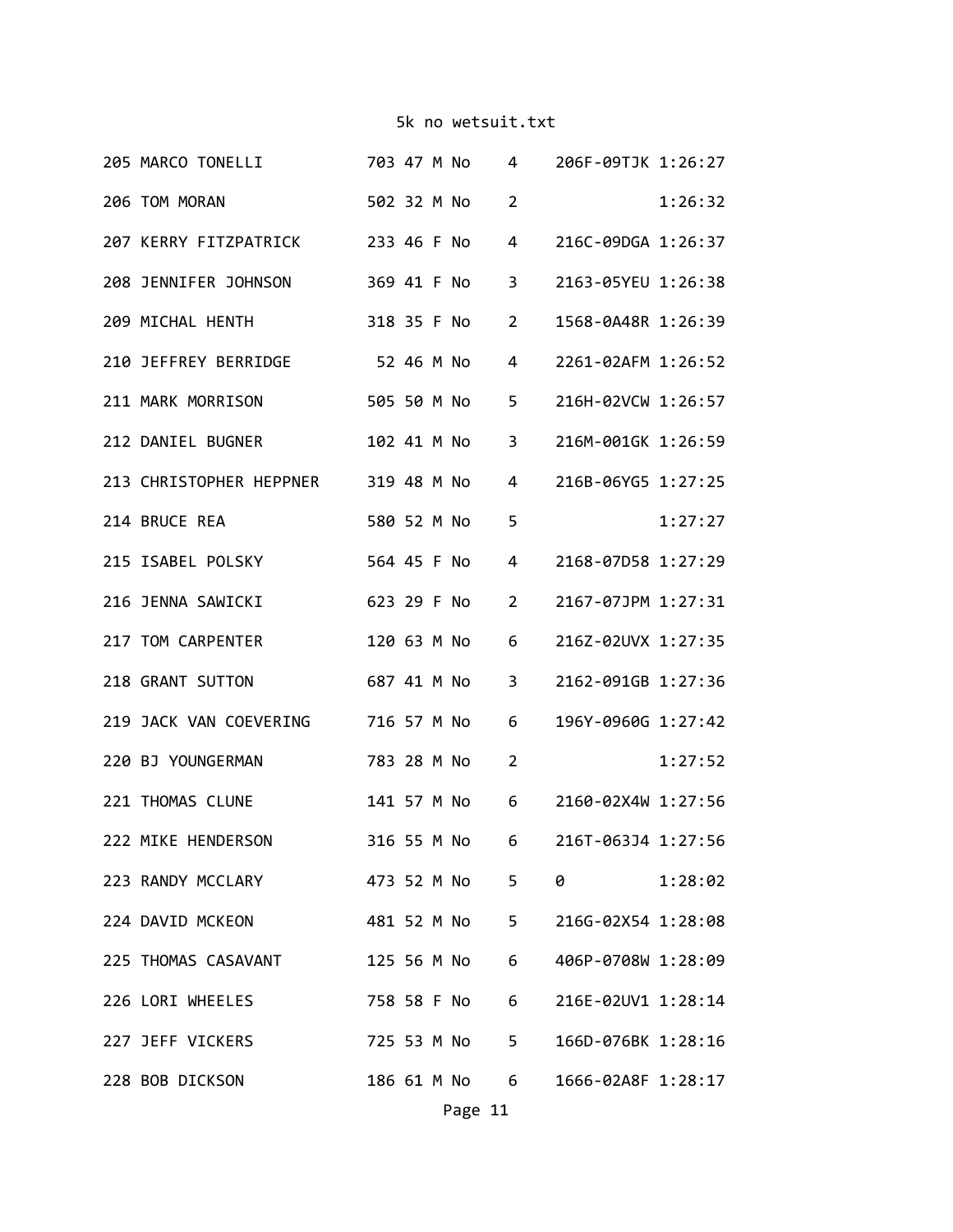| 229 TRACY KNIGHT 402 44 F No 4                      |  |               |                | 166Y-02AKX 1:28:34   |         |
|-----------------------------------------------------|--|---------------|----------------|----------------------|---------|
| 230 MICHAEL JOHNSON 370 53 M No 5                   |  |               |                | 2161-0729F 1:28:45   |         |
| 231 SARAH COLEGROVE 147 49 F No 4                   |  |               |                | 196V-084PU 1:28:49   |         |
| 232 NICHOLAS FIELDHOUSE 228 31 M No                 |  |               | 2              |                      | 1:28:57 |
| 233 THOMAS MEEKER 488 22 M No                       |  |               | $\overline{2}$ |                      | 1:29:02 |
| 234 ELIZABETH KOOY 410 45 F No 4 2169-02VBX 1:29:24 |  |               |                |                      |         |
| 404 41 M No 3<br>235 BRYAN KOCH                     |  |               |                | 156R-06N9C 1:29:25   |         |
| 236 KATIE PETRUSIC 555 30 F No 2                    |  |               |                |                      | 1:29:36 |
| 237 CHARLES MCCOY                                   |  |               | $\overline{4}$ |                      | 1:29:41 |
| 238 MATTHEW NORA 522 56 M No 6                      |  |               |                | 2160-0876T 1:29:42   |         |
| 239 NATALIE OSKVAREK 533 29 F No                    |  |               | $\overline{2}$ | 216D-0734R 1:29:53   |         |
| 240 GEORGE MILLER 494 42 M No                       |  |               |                | 3 216Z-06FUU 1:29:55 |         |
| 241 KITTY LLERANDI 437 54 F No                      |  |               | 5              |                      | 1:30:04 |
| 242 LIZ WONG                                        |  | 774 29 F No 2 |                | 026R-05YS6 1:30:04   |         |
| 243 MATTHEW KENNELLY 391 59 M No 6                  |  |               |                |                      | 1:30:09 |
| 244 CLAY KOLAR 407 67 M No 6 226J-02V5Y 1:30:22     |  |               |                |                      |         |
| 245 TOM CASHMAN 1021 51 M No 5                      |  |               |                |                      | 1:30:32 |
| 246 LARRY MARSHALL 460 64 M No 6 196H-05RJA 1:30:36 |  |               |                |                      |         |
| 247 KATHY COFFIN-SHEARD 143 52 F No 5               |  |               |                | 196V-07U0D 1:30:37   |         |
| 248 CRAIG PELLEGRINI 550 51 M No 5                  |  |               |                | 216X-080NS 1:30:39   |         |
| 249 CARL MILLHOLLAND 496 63 M No 6                  |  |               |                | 206A-0721K 1:30:43   |         |
| 250 JENELLA HODEL 328 39 F No 3                     |  |               |                | 196H-06XUD 1:30:43   |         |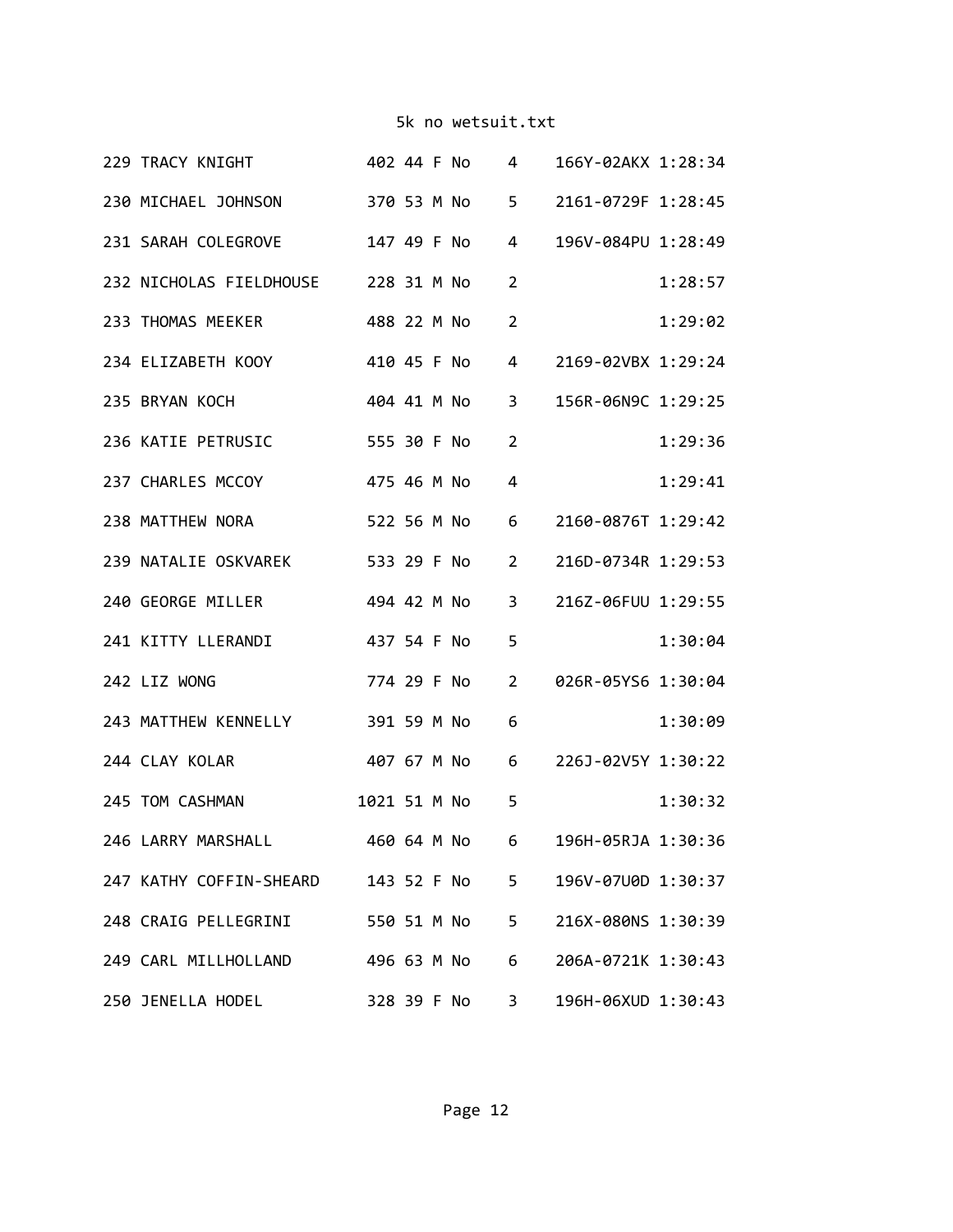Page 6

# Big Shoulders Open Water Swim, Chicago IL

# 09/10/2016

| Place Name |                                    |               |            |               |                         | No. Ag S Wetsu Wave Usms No. Time |         |
|------------|------------------------------------|---------------|------------|---------------|-------------------------|-----------------------------------|---------|
| =====      |                                    |               |            |               |                         |                                   |         |
|            | 251 MARK WARNSMAN 740 48 M No 4    |               |            |               |                         | 166T-06USB 1:30:54                |         |
|            | 252 KEVIN AMICK                    |               | 8 56 M No  | $6^{\circ}$   |                         |                                   | 1:30:59 |
|            | 253 NORA BARRY                     |               | 32 38 F No |               | 3                       |                                   | 1:31:01 |
|            | 254 LAUREN GORSKI                  | 274 23 F No   |            |               | $\overline{2}$          |                                   | 1:31:10 |
|            | 255 MATTHEW NEZWEK                 |               |            | 518 28 M No 2 |                         | 196T-07U10 1:31:12                |         |
|            | 256 MEREDITH ERWIN                 | 222 31 F No 2 |            |               |                         | 176Z-06H1G 1:31:18                |         |
|            | 257 DAN RODENBACH                  | 602 51 M No 5 |            |               |                         | 1664-0926V 1:31:24                |         |
|            | 258 LINSON BOYLAN                  |               |            | 80 33 F No    | 2                       |                                   | 1:31:33 |
|            | 259 CHRIS VANKULA                  | 721 45 M No   |            |               | 4                       |                                   | 1:31:36 |
|            | 260 CARMEN WOLF                    | 771 54 F No   |            |               | 5                       | 406A-07WN4 1:31:44                |         |
|            | 261 JOHN AKALAITIS                 |               |            |               | $\overline{\mathbf{3}}$ | 2169-06M31 1:31:49                |         |
|            | 262 JEFFREY ARP                    |               |            | 17 46 M No    | 4                       | 2060-0AAD0 1:32:07                |         |
|            | 263 CHRISTINE JOHNSON 365 32 F No  |               |            |               | $\overline{2}$          |                                   | 1:32:09 |
|            | 264 STEPHANIE DUMIRE 202 33 F No 2 |               |            |               |                         | 216P-0638Z 1:32:14                |         |
|            | 265 MITCHELL CARTER                | 122 52 M No 5 |            |               |                         | 206Y-097XA 1:32:15                |         |
|            | 266 CAROL BROWN                    |               |            | 92 63 F No 6  |                         | 2162-00575 1:32:24                |         |
|            | 267 LISA PHILLIPS                  |               |            | 558 48 F No 4 |                         | 166Y-07A7S 1:32:46                |         |
|            | 268 CHRISTY HEMESATH 314 47 F No   |               |            |               | 4                       |                                   | 1:32:49 |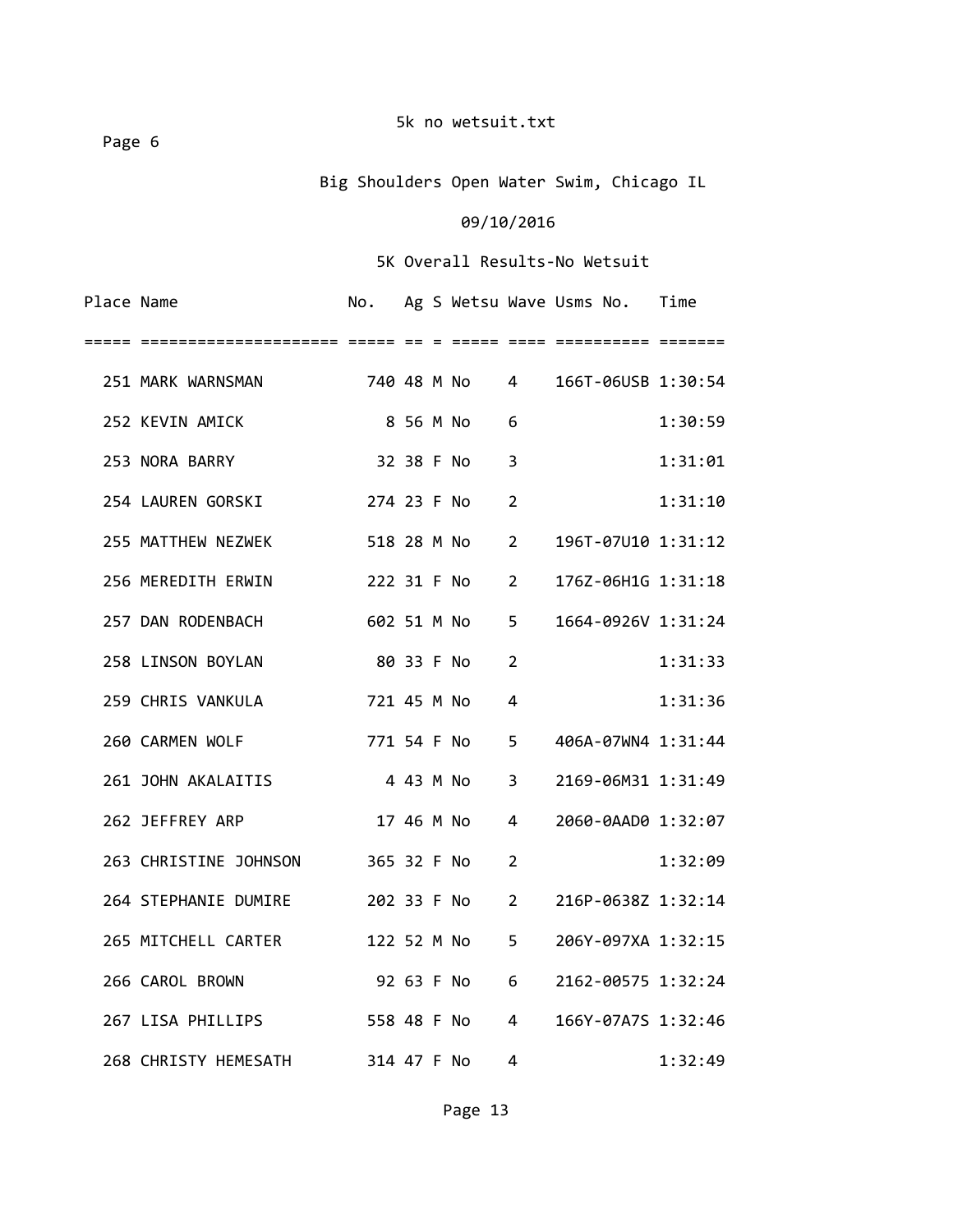|                                                      |             |  | 5k no wetsuit.txt |                |                                  |         |
|------------------------------------------------------|-------------|--|-------------------|----------------|----------------------------------|---------|
| 269 KYLE HUNNEKE                                     |             |  |                   |                | 347 50 M No 5 216M-09TNT 1:32:55 |         |
| 270 MICHAEL SCHIESL 628 50 M No 5 216D-01X47 1:32:58 |             |  |                   |                |                                  |         |
| 271 MILNE                                            |             |  | 1198 49 F no      | 4              |                                  | 1:33:04 |
| 272 JONATHAN JOHANSEN                                | 362 32 M No |  |                   | 2              |                                  | 1:33:17 |
| 273 SARA GOMBASH LAMPE 269 31 F No                   |             |  |                   | $\overline{2}$ | 176Y-04P3A 1:33:32               |         |
| 274 MICHAEL MELLOR                                   |             |  | 489 41 M No       | 3              | 196K-09TSG 1:33:34               |         |
| 275 DAN WEED                                         |             |  |                   | 3              |                                  | 1:33:36 |
| 276 WILLIAM HUGHES                                   |             |  | 345 51 M No       | 5              | 216U-09TJG 1:33:39               |         |
| 277 MICHAEL WALLOCK 737 56 M No                      |             |  |                   | 6              | 216C-0822P 1:33:42               |         |
| 278 STEVEN BOYER                                     | 79 47 M No  |  |                   | 4              |                                  | 1:33:45 |
| 279 JON SHOPE                                        | 647 50 M No |  |                   | 5              | 166T-02AR5 1:33:50               |         |
| 280 LORI FRIESNER                                    | 243 55 F No |  |                   | 6              | 1968-028SB 1:33:57               |         |
| 281 PETER GERNGROSS                                  |             |  | 261 47 M No       | 4              | 256A-06Z0B 1:33:58               |         |
| 282 LORI HEMMELGARN                                  | 315 42 F No |  |                   | 3              | 156J-07VJ4 1:33:58               |         |
| 283 PEGGY ARMAND                                     |             |  |                   | 5              | 216V-04U2W 1:33:59               |         |
| 284 ANDREW ROBERTS<br>594 57 M No 6                  |             |  |                   |                | 1963-05PAZ 1:34:16               |         |
| 285 CARL BAILEY                                      |             |  | 20 57 M No        | 6              | 226H-07DJE 1:34:17               |         |
| 286 LORI TERZOPOULOS 697 49 F No 4                   |             |  |                   |                | 286D-07H66 1:34:21               |         |
| 287 JEANNETTE STAWSKI 669 41 F No                    |             |  |                   | 3              |                                  | 1:34:22 |
| 288 STEVEN FUCHS 245 30 M No 2                       |             |  |                   |                |                                  | 1:34:24 |
| 289 BILL POWELL                                      |             |  | 569 54 M No 5     |                |                                  | 1:34:27 |
| 290 MICHAEL GERAGHYY 260 45 M No                     |             |  |                   | 4              |                                  | 1:34:27 |
| 291 NANCY OTT                                        |             |  | 537 51 F No 5     |                | 116E-01JJP 1:34:34               |         |
| 292 MARC GARFINKEL                                   |             |  | 251 50 M No 5     |                | 216J-07YP4 1:34:59               |         |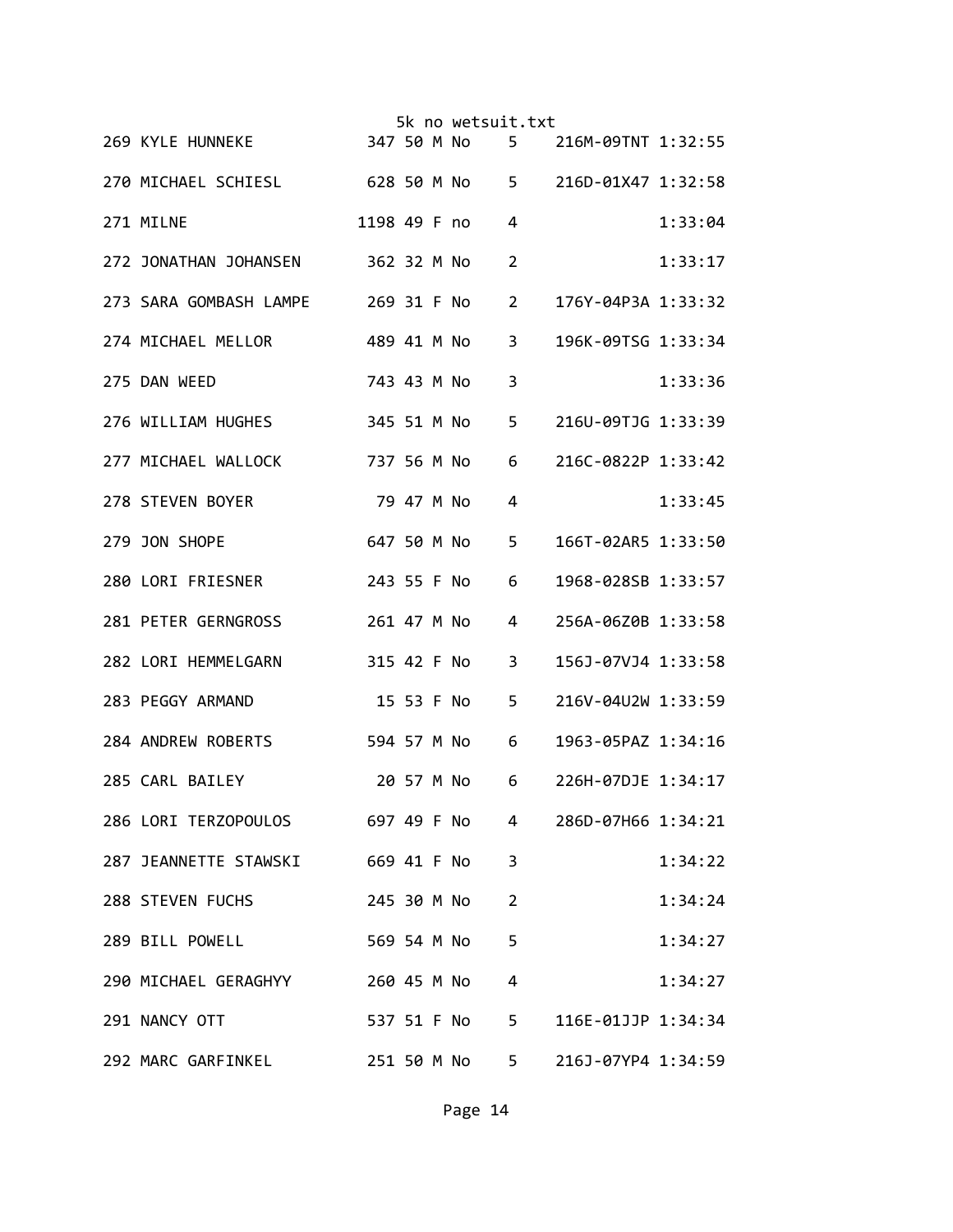|  |                       |             |            | 5k no wetsuit.txt |                |                                        |         |
|--|-----------------------|-------------|------------|-------------------|----------------|----------------------------------------|---------|
|  | 293 THIERRY WILBRANDT |             |            | 762 60 M No       |                | $6 \qquad 166E - 02AV9 \qquad 1:35:01$ |         |
|  | 294 RON AIDIKONIS     |             | 3 38 M No  |                   |                | 3 216Y-09U1C 1:35:03                   |         |
|  | 295 PHIL HORSTMANN    | 340 37 M No |            |                   | 3              |                                        | 1:35:14 |
|  | 296 KELSEE COYKENDALL | 157 42 F No |            |                   | $\overline{3}$ | 046X-01XEH 1:35:20                     |         |
|  | 297 JAMES LESCH       | 429 49 M No |            |                   | 4              | 2062-09TRC 1:35:35                     |         |
|  | 298 MARK BLUMENTHAL   |             | 67 57 M No |                   | 6              | 216B-02W58 1:35:40                     |         |
|  | 299 ROSS BOGUE        |             | 70 59 M No |                   | 6              | 216R-02X3A 1:35:48                     |         |
|  | 300 ANNE NABHOLZ      | 513 47 F No |            |                   | 4              |                                        | 1:35:54 |

Big Shoulders Open Water Swim, Chicago IL

## 09/10/2016

| Place Name |                       |             |  |               |                | No. Ag S Wetsu Wave Usms No. Time |         |
|------------|-----------------------|-------------|--|---------------|----------------|-----------------------------------|---------|
|            |                       |             |  |               |                |                                   |         |
|            | 301 KEITH BOWERSOX    |             |  |               |                | 77 57 M No 6 216Z-09TY8 1:36:04   |         |
|            | 302 MARK ROYKO        |             |  | 611 51 M No 5 |                | 216E-02UYN 1:36:08                |         |
|            | 303 ROB POSTE         |             |  |               |                | 568 50 M No 5 2867-07Y1D 1:36:17  |         |
|            | 304 JORDAN MOOS       | 500 24 M No |  |               | $\overline{2}$ |                                   | 1:36:35 |
|            | 305 HOWARD WEDREN     |             |  | 742 47 M No   | $\overline{4}$ | 216W-0608W 1:36:41                |         |
|            | 306 MICHAEL LOSZEWSKI | 442 44 M No |  |               | 4              |                                   | 1:36:42 |
|            | 307 PETER HOLZWARTH   | 338 51 M No |  |               | 5              |                                   | 1:36:46 |
|            | 308 RYAN MATTISON     |             |  | 467 42 M No   | $3^{\circ}$    | 2069-087KG 1:36:53                |         |
|            | 309 JOHN COPELAND     |             |  |               |                | 153 35 M No 2 216G-089VJ 1:37:05  |         |
|            |                       |             |  | Page 15       |                |                                   |         |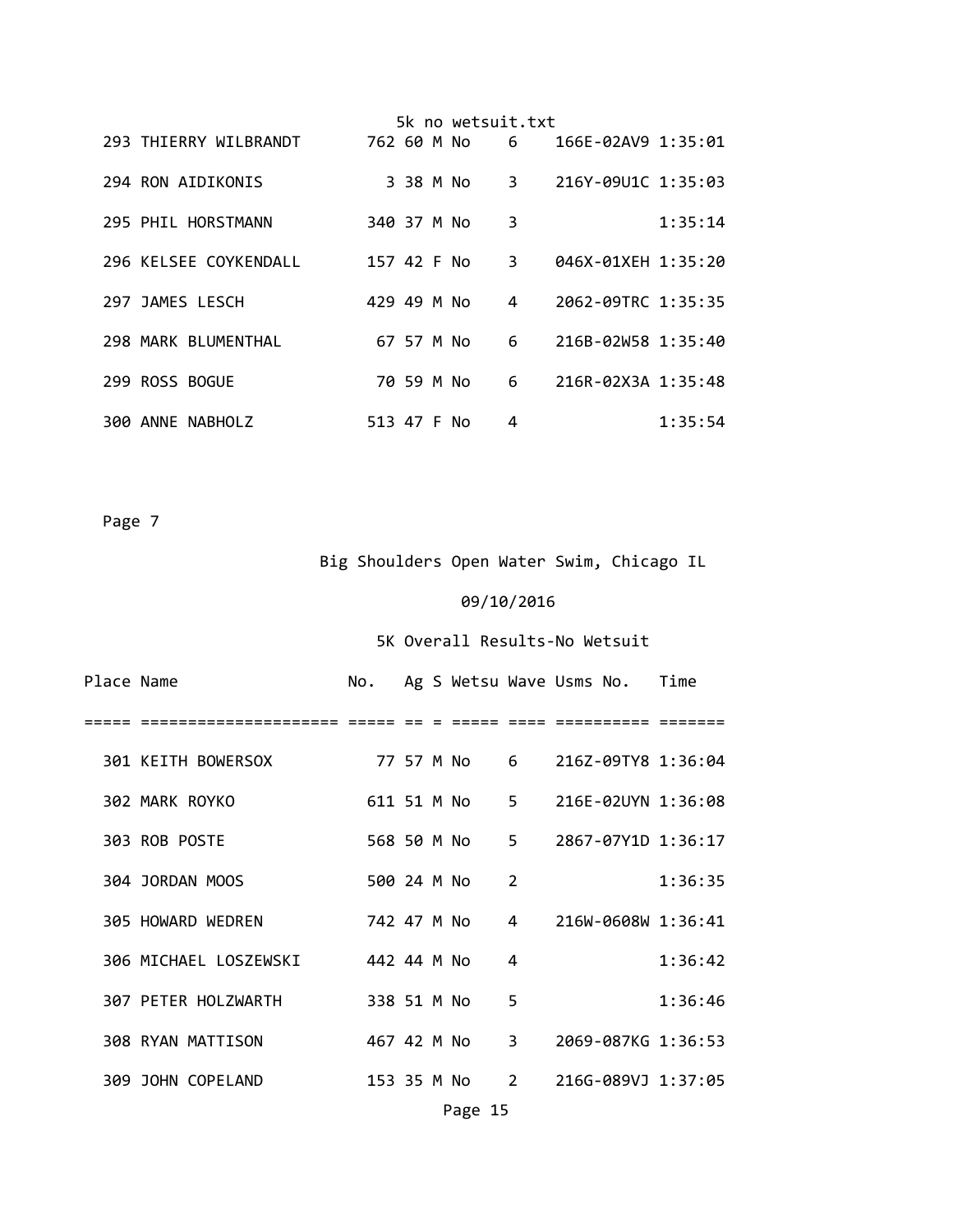| 310 NATALIE LENISKI 426 30 F No 2 166V-06UK4 1:37:08 |  |               |                         |                                                                                                                                                                                                                                                                                                                                    |         |
|------------------------------------------------------|--|---------------|-------------------------|------------------------------------------------------------------------------------------------------------------------------------------------------------------------------------------------------------------------------------------------------------------------------------------------------------------------------------|---------|
| 311 ERIC LANDAHL 415 44 M No                         |  |               | 4                       |                                                                                                                                                                                                                                                                                                                                    | 1:37:14 |
| 312 TIMOTHY BROWN<br>97 51 M No 5                    |  |               |                         | 166K-04R2C 1:37:16                                                                                                                                                                                                                                                                                                                 |         |
| 313 BRAD PARKS                                       |  | 542 39 M No   | $\mathbf{3}$            | 416F-07JDU 1:37:20                                                                                                                                                                                                                                                                                                                 |         |
| 314 KIRK HARTLEY                                     |  | 303 59 M No   | 6                       | 2167-07WEJ 1:37:25                                                                                                                                                                                                                                                                                                                 |         |
| 315 JERRY LOURIGAN 443 51 M No                       |  |               | 5                       | 206Z-01RD2 1:37:25                                                                                                                                                                                                                                                                                                                 |         |
| 316 SCOTT CARR                                       |  | 121 39 M No   | $\overline{\mathbf{3}}$ | 216J-067V0 1:37:31                                                                                                                                                                                                                                                                                                                 |         |
| 317 MICHAEL HODGETTS 329 45 M No                     |  |               | $\overline{4}$          |                                                                                                                                                                                                                                                                                                                                    | 1:37:38 |
| 318 DANIEL HARTER                                    |  | 302 51 M No   | 5                       | 2164-02WSM 1:37:38                                                                                                                                                                                                                                                                                                                 |         |
| 319 CLARK LINDSAY                                    |  | 436 37 M No   | 3                       |                                                                                                                                                                                                                                                                                                                                    | 1:37:41 |
| 320 MICHAEL DE VLIEGER 177 46 M No                   |  |               |                         | 4 226Y-07C4K 1:37:43                                                                                                                                                                                                                                                                                                               |         |
| 321 ENID HAGERTY                                     |  | 293 46 F No   | 4                       | 196B-09C3Z 1:37:45                                                                                                                                                                                                                                                                                                                 |         |
| 322 KIM JOHNSTON                                     |  | 373 54 F No   | 5                       | 2064-07ECW 1:37:46                                                                                                                                                                                                                                                                                                                 |         |
| 323 LAUREN BLACK 58 29 F No                          |  |               | $\overline{2}$          | 346D-07ZBP 1:37:50                                                                                                                                                                                                                                                                                                                 |         |
| 324 BARCLAY HERSHEY 320 40 M No 3                    |  |               |                         | 186X-06D09 1:38:17                                                                                                                                                                                                                                                                                                                 |         |
| 325 NICK CILEK                                       |  | 137 63 M No 6 |                         | 406M-07WMX 1:38:34                                                                                                                                                                                                                                                                                                                 |         |
| 326 TOM KIKTA                                        |  |               |                         | 397 50 M No 5 216N-02VRH 1:38:34                                                                                                                                                                                                                                                                                                   |         |
| 327 MATTHEW HOELLE 331 34 M No                       |  |               |                         | $\overline{2}$ and $\overline{2}$ and $\overline{2}$ and $\overline{2}$ and $\overline{2}$ and $\overline{2}$ and $\overline{2}$ and $\overline{2}$ and $\overline{2}$ and $\overline{2}$ and $\overline{2}$ and $\overline{2}$ and $\overline{2}$ and $\overline{2}$ and $\overline{2}$ and $\overline{2}$ and $\overline{2}$ and | 1:38:43 |
| 328 EDWARD FLUET 234 38 M No 3 3862-04A5D 1:38:44    |  |               |                         |                                                                                                                                                                                                                                                                                                                                    |         |
| 329 SEAN CAMPBELL                                    |  |               | 112 51 M No 5           | 1567-061M1 1:38:45                                                                                                                                                                                                                                                                                                                 |         |
| 330 KATHRYN GARNER                                   |  |               | 253 56 F No 6           | 166U-06381 1:38:55                                                                                                                                                                                                                                                                                                                 |         |
| 331 ADAM COHON                                       |  | 145 36 M No 3 |                         |                                                                                                                                                                                                                                                                                                                                    | 1:38:58 |
| 332 SARAH JAMISON                                    |  |               |                         | 355 33 F No 2 446K-09TS5 1:39:00                                                                                                                                                                                                                                                                                                   |         |
| 333 MICHAEL BAILEY 23 62 M No 6 216B-02VNT 1:39:02   |  |               |                         |                                                                                                                                                                                                                                                                                                                                    |         |
|                                                      |  | Page 16       |                         |                                                                                                                                                                                                                                                                                                                                    |         |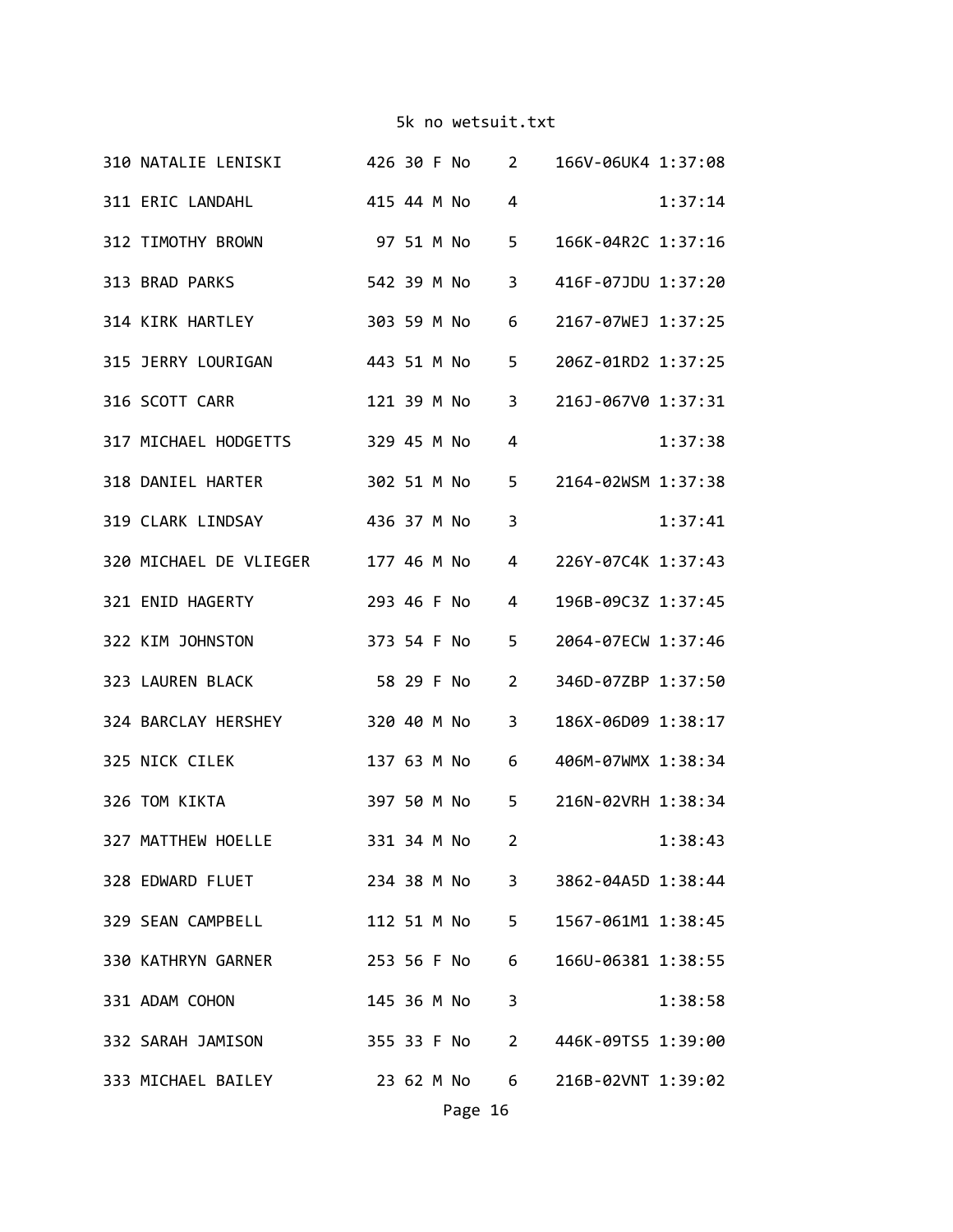|  | 334 ERIK FIELDER                   | 226 24 M No |  | 2              |                    | 1:39:02 |
|--|------------------------------------|-------------|--|----------------|--------------------|---------|
|  | 335 JAMES FIELDHOUSE 227 64 M No   |             |  | 6              | 216A-02UCF 1:39:05 |         |
|  | 336 ANN MARIE BARRY                | 31 54 F No  |  | 5              | 086M-06EZE 1:39:17 |         |
|  | 337 LOUISE LEBOURGEOIS 425 52 F No |             |  | 5              | 216S-05GV0 1:39:17 |         |
|  | 338 AILEEN VOGEL                   | 728 64 F No |  | 6              | 2169-04U1R 1:39:18 |         |
|  | 339 TINA OAKES                     | 525 55 F No |  | 6              | 166R-02ACZ 1:39:23 |         |
|  | 340 SCOTT WORKMAN                  | 778 53 M No |  | 5              | 166G-080EN 1:39:24 |         |
|  | 341 LAURIE TANIMURA<br>693 64 F No |             |  | 6              | 216W-02UEJ 1:39:29 |         |
|  | 342 ELIZABETH SELTZER 642 47 F No  |             |  | 4              | 216Y-02UH2 1:39:30 |         |
|  | 343 KEVIN BROWNING                 | 98 37 M No  |  | $\overline{3}$ |                    | 1:39:47 |
|  | 344 JOSEPHINE PALMERIN 540 34 F No |             |  | $\overline{2}$ | 2861-0A24V 1:39:48 |         |
|  | 345 MARTHA ERICKSON                | 221 64 F No |  | 6              | 156M-GG0F3 1:39:51 |         |
|  | 346 TERI MILLER                    | 495 34 F No |  | $\overline{2}$ | 176Z-06MP2 1:39:53 |         |
|  | 347 ANDREA VUTURO                  | 730 33 F No |  | $\overline{2}$ |                    | 1:39:56 |
|  | 348 JEF MALLETT                    | 454 54 M No |  | 5              | 196R-02A0V 1:40:09 |         |
|  | 349 KENT KIRK                      | 400 61 M No |  | 6              | 216A-02UN7 1:40:44 |         |
|  | 350 KAREN HAND                     | 298 57 F No |  | 6              | 226A-02VGB 1:40:44 |         |

Page 8

Big Shoulders Open Water Swim, Chicago IL

# 09/10/2016

5K Overall Results‐No Wetsuit

Place Name **Blace Name No.** Ag S Wetsu Wave Usms No. Time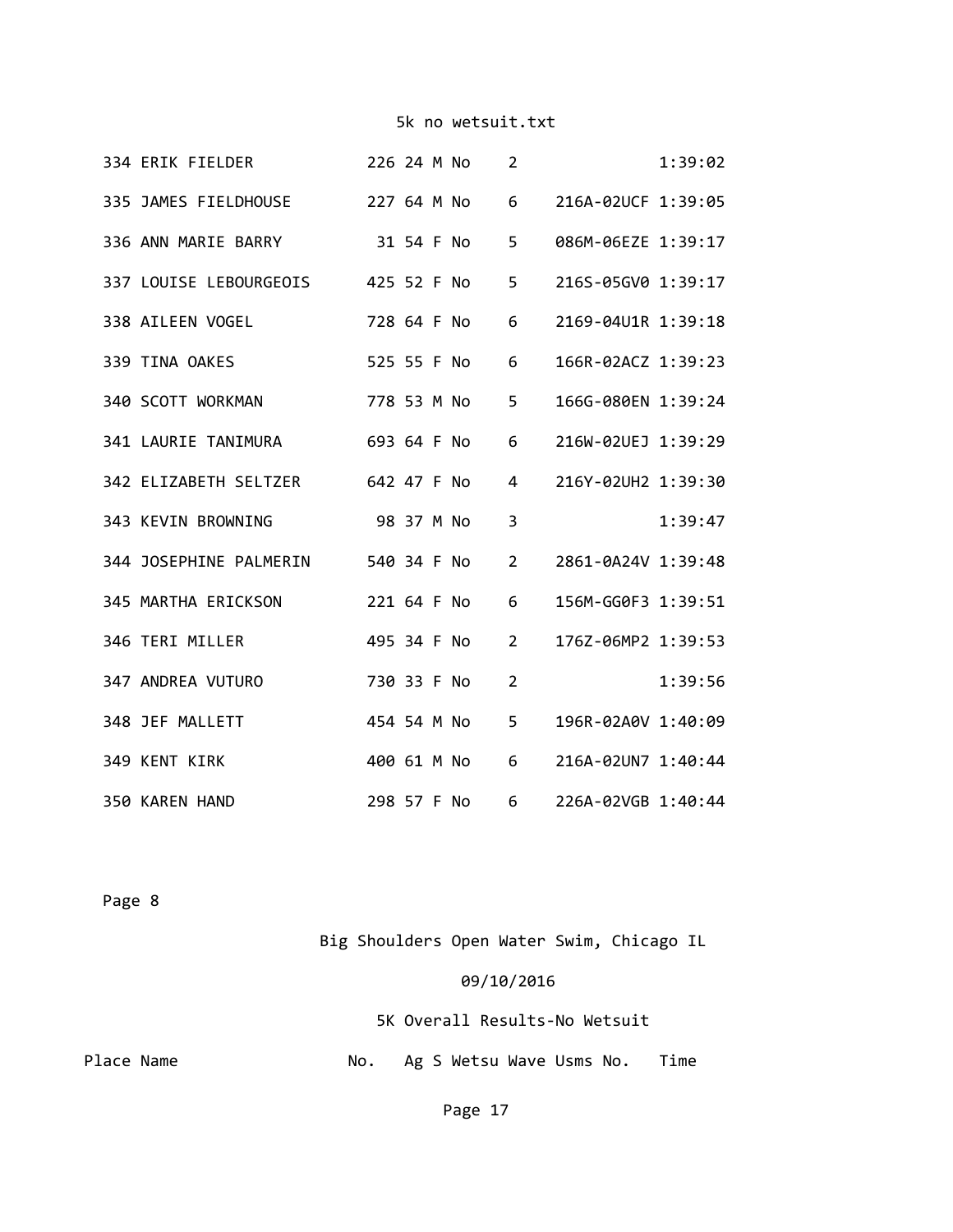| 351 DAVID BERGQUIST BERGQ 51 54 M No 5              |               |  |               |                |                                 | 1:41:08 |
|-----------------------------------------------------|---------------|--|---------------|----------------|---------------------------------|---------|
| 352 STEPHEN JOYCE 377 56 M No 6                     |               |  |               |                | 486E-02UZY 1:41:25              |         |
| 353 ALISON MCTAGUE 487 25 F No                      |               |  |               | $\overline{2}$ |                                 | 1:41:25 |
| 354 XANDER BENZIGER 50 25 M No 2                    |               |  |               |                | 2167-086MZ 1:41:27              |         |
| 355 JIM FRANKE                                      |               |  | 238 25 M No   | $\overline{2}$ |                                 | 1:41:35 |
| 356 CATHY SCHUSTER 635 57 F No                      |               |  |               | $6 \quad$      | 1668-02AS0 1:41:45              |         |
| 357 MARY QUINN                                      |               |  | 577 44 F No   | $4 \quad$      | 2161-02V3W 1:41:53              |         |
| 358 CARRIE STRALOW                                  | 678 41 F No   |  |               |                | 3 2163-099B0 1:41:55            |         |
| 359 MARK HARTMANN                                   |               |  | 305 50 M No 5 |                | 206E-07MWF 1:41:58              |         |
| 360 EMILY WILLIAMS                                  |               |  | 765 40 F No 3 |                | 1565-06TN8 1:42:00              |         |
| 361 DAN GANS                                        |               |  | 248 50 M No 5 |                | 216H-0A5D9 1:42:02              |         |
| 362 ANDREA QUINTOS 578 33 F No                      |               |  |               | $\overline{2}$ | 166N-081CZ 1:42:04              |         |
| 363 JORDAN SKORNIK 657 33 M No                      |               |  |               | $\overline{2}$ |                                 | 1:42:05 |
| 364 SHANE BAKER                                     |               |  | 24 38 F No    |                | 3 2168-083P3 1:42:21            |         |
| 365 HARVEY JOHNSON                                  |               |  | 367 56 M No   | 6              |                                 | 1:42:22 |
| 366 MERRILL HILF                                    | 322 56 F No 6 |  |               |                | 086E-0223N 1:42:23              |         |
| 367 ERIC BRANDNER                                   |               |  |               |                | 83 32 M No 2 166V-07T8C 1:42:29 |         |
| 368 KEVIN DONNELLY                                  |               |  | 195 29 M No   | $\overline{2}$ |                                 | 1:42:32 |
| 369 DANIEL DURKIN 204 58 M No                       |               |  |               | 6              |                                 | 1:42:43 |
| 370 RICK BROWN                                      |               |  | 95 64 M No    | 6              |                                 | 1:42:50 |
| 371 FRANK SCHIMMEL 629 53 M No 5 216U-082H5 1:42:53 |               |  |               |                |                                 |         |
| 372 AMANDA TERZES                                   |               |  | 696 40 F No 3 |                | 1969-065U6 1:43:07              |         |
| 373 JANET PAUL                                      |               |  | 546 47 F No   | 4              |                                 | 1:43:20 |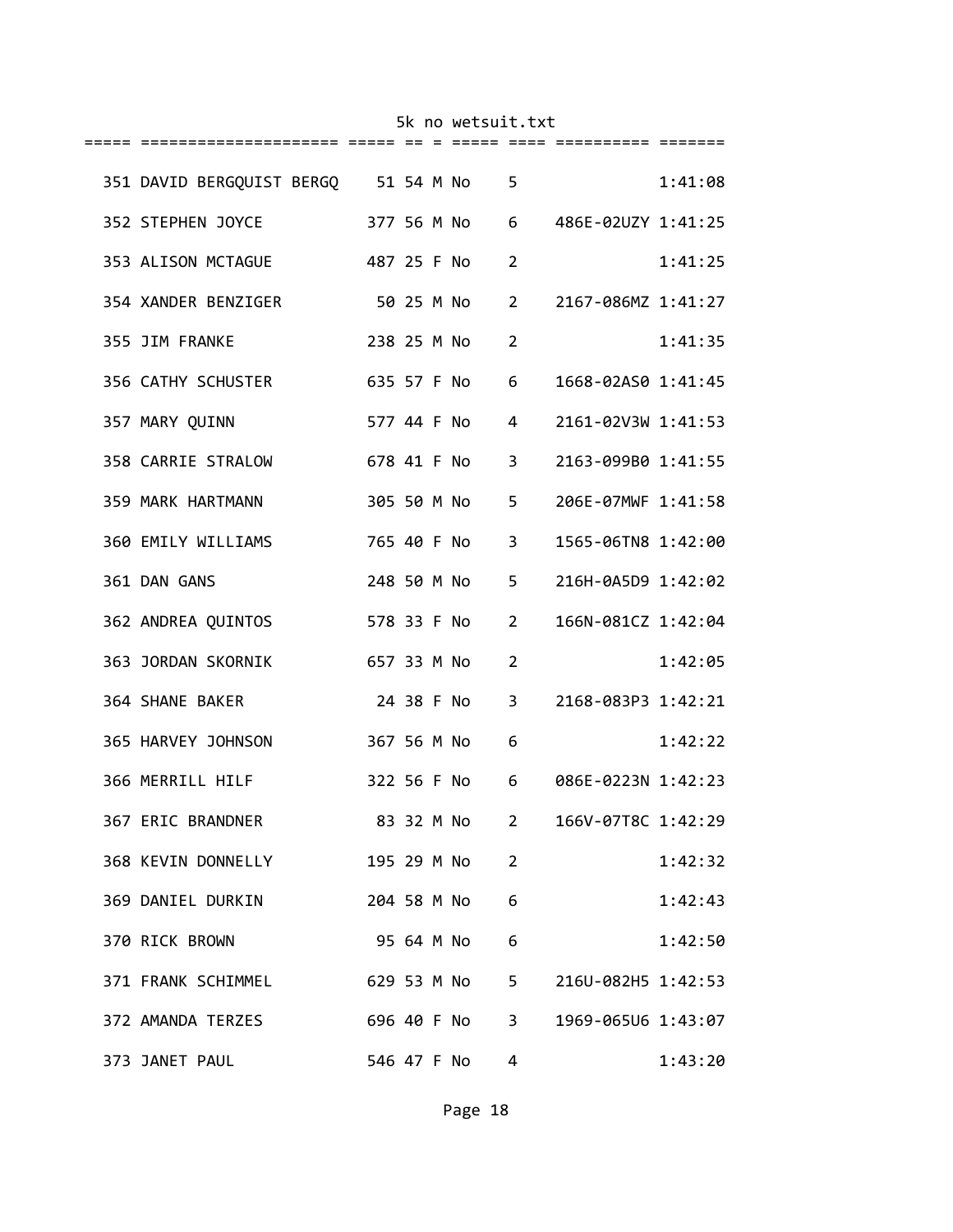|                                   |             |  | 5k no wetsuit.txt |                |                    |         |
|-----------------------------------|-------------|--|-------------------|----------------|--------------------|---------|
| 374 MIKE POWELL                   |             |  | 570 52 M No       | 5              | 4060-09VHT 1:43:26 |         |
| 375 JOANN GONCHAR                 |             |  | 270 53 F No 5     |                | 066J-02YW1 1:43:33 |         |
| 376 REBECCA KOLAR                 |             |  | 408 60 F No       | 6              | 226H-02V5Z 1:43:34 |         |
| 377 JEN CATELLIER                 | 128 34 F No |  |                   | 2              |                    | 1:43:39 |
| 378 KATE CIUREJ                   | 138 31 F No |  |                   | $\overline{2}$ | 3664-077RT 1:43:46 |         |
| 379 RUSSELL ROBERTS               |             |  | 595 53 M No       | 5              | 1569-09MFY 1:43:51 |         |
| 380 MIKALA SHREMSHOCK 648 33 F No |             |  |                   | $\overline{2}$ | 116U-07VUW 1:44:06 |         |
| 381 DAVID HINES                   |             |  | 323 62 M No       | 6              | 216S-02UZ7 1:44:09 |         |
| 382 SARAH CHILENSKI               |             |  | 132 41 F No       | 3              | 226Z-04WS2 1:44:14 |         |
| 383 JAY DEFINIS                   |             |  | 181 56 M No       | 6              | 186J-07WXM 1:44:26 |         |
| 384 JAN JOHNSON                   | 368 62 F No |  |                   | 6              | 166P-02A9C 1:44:26 |         |
| 385 ROBERT MCMAHON                | 484 56 M No |  |                   | 6              | 216W-02UX2 1:44:29 |         |
| 386 JOHN BYRNE                    |             |  | 106 60 M No       | 6              | 4169-09GHA 1:44:47 |         |
| 387 IWAN DUURSMA                  | 205 53 M No |  |                   | 5              | 216C-087A9 1:45:04 |         |
| 388 SAXON MCKINVEN                | 482 25 M No |  |                   | 2              |                    | 1:45:17 |
| 389 LES INCH                      |             |  | 349 65 M No       | 6              | 216Y-05Y1K 1:45:30 |         |
| 390 JAMES HAYES                   | 310 54 M No |  |                   | 5              |                    | 1:45:34 |
| 391 TREVOR NICHOLAS 519 30 M No 2 |             |  |                   |                | 216C-07J8X 1:45:43 |         |
| 392 RON LASCHEVER 419 39 M No 3   |             |  |                   |                | 216X-073BU 1:45:49 |         |
| 393 ALEXANDRA SKIAL 655 23 F No   |             |  |                   | $\overline{2}$ |                    | 1:46:00 |
| 394 MARY MCLAUGHLIN               |             |  | 483 52 F No       | 5              | 226W-088TF 1:46:10 |         |
| 395 BRAD GOODWIN                  |             |  | 272 39 M No       | 3              | 186B-08EXR 1:46:38 |         |
| 396 SARAH CARTER                  |             |  | 124 41 F No       | $3^{\circ}$    | 2162-02VD6 1:46:42 |         |
| 397 KARA PRIEHS                   |             |  | 572 43 F No       | $3^{\circ}$    | 1969-07XT0 1:46:48 |         |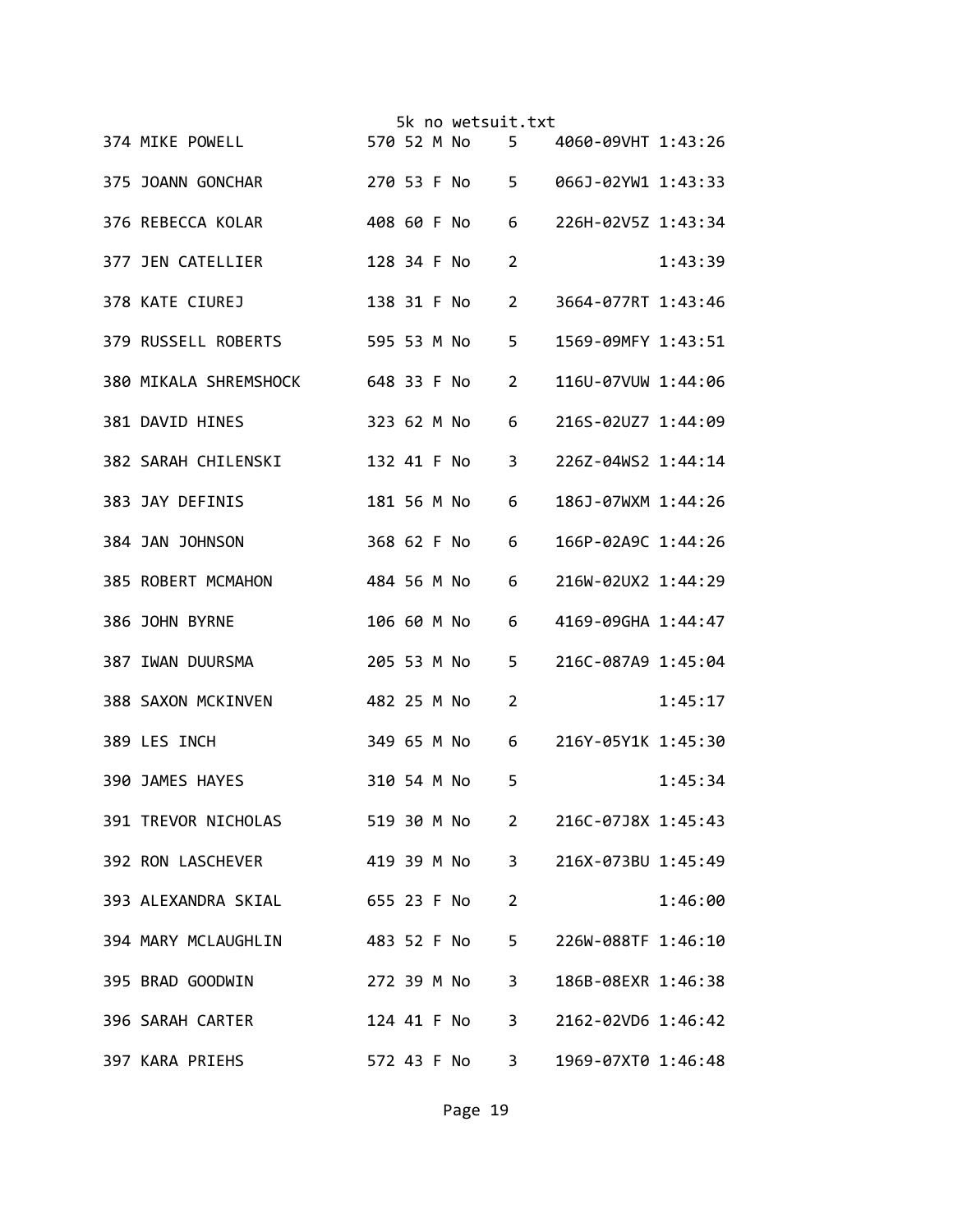|                        | 5k no wetsuit.txt |  |                                  |  |  |  |  |  |
|------------------------|-------------------|--|----------------------------------|--|--|--|--|--|
| 398 JAMES CARL D'AMOUR |                   |  | 167 54 M No 5 196A-028WJ 1:46:53 |  |  |  |  |  |
| 399 MEREDITH GLICK     |                   |  | 265 40 F No 3 2162-06AXW 1:47:36 |  |  |  |  |  |
| 400 MARISSA FILIPPO    |                   |  | 229 38 F No 3 216J-07EVU 1:47:37 |  |  |  |  |  |

# Big Shoulders Open Water Swim, Chicago IL

## 09/10/2016

| Place Name |                                  | No.         |            |                                          |                | Ag S Wetsu Wave Usms No. Time |         |
|------------|----------------------------------|-------------|------------|------------------------------------------|----------------|-------------------------------|---------|
|            |                                  |             |            |                                          |                |                               |         |
|            | 401 MIREK SKITAL                 | 656 48 M No |            |                                          | 4              |                               | 1:47:41 |
|            | 402 JUDITH WIVELL                | 770 59 F No |            |                                          | 6              | 216V-02V5V 1:47:51            |         |
|            | 403 JULIA MALYSHEV               | 455 28 F No |            | $\overline{\phantom{a}}$ 2               |                | 2163-0863U 1:48:15            |         |
|            | 404 NINA GUTMANIS                | 290 32 F No |            |                                          | 2              |                               | 1:48:27 |
|            | 405 ALEXANDRA KONET 409 33 F No  |             |            |                                          | $\overline{2}$ | 176X-09MXY 1:48:33            |         |
|            | 406 JODY BATY                    |             | 36 64 F No | $6^{\circ}$                              |                | 216K-06YXX 1:48:44            |         |
|            | 407 STEFAN BORGES                | 73 61 M No  |            |                                          | 6              |                               | 1:48:57 |
|            | 408 MARTIN CHRISTIAN 135 31 M No |             |            |                                          | $\overline{2}$ | 216Z-07WAH 1:49:09            |         |
|            | 409 MARY OTT                     | 536 48 F No |            |                                          | $\overline{4}$ | 166K-03KM1 1:49:25            |         |
|            | 410 BRET DOUGHERTY               | 198 46 M No |            |                                          | $\overline{4}$ |                               | 1:49:45 |
|            | 411 TIMOTHY STRUDEMAN            | 682 52 M No |            |                                          | 5              | 216B-06PP3 1:49:52            |         |
|            | 412 HEATHER RODRIGUEZ            | 604 46 F No |            |                                          | 4              | 326C-06W9B 1:49:56            |         |
|            | 413 SARA BANNER                  |             |            | 27 39 F No                               | $\overline{3}$ | 286P-082FK 1:49:57            |         |
|            | 414 DAVID ANDERSON               |             |            | 10 53 M No<br>$\overline{\phantom{0}}$ 5 |                | 2163-02UU6 1:50:06            |         |
|            |                                  |             |            | Page 20                                  |                |                               |         |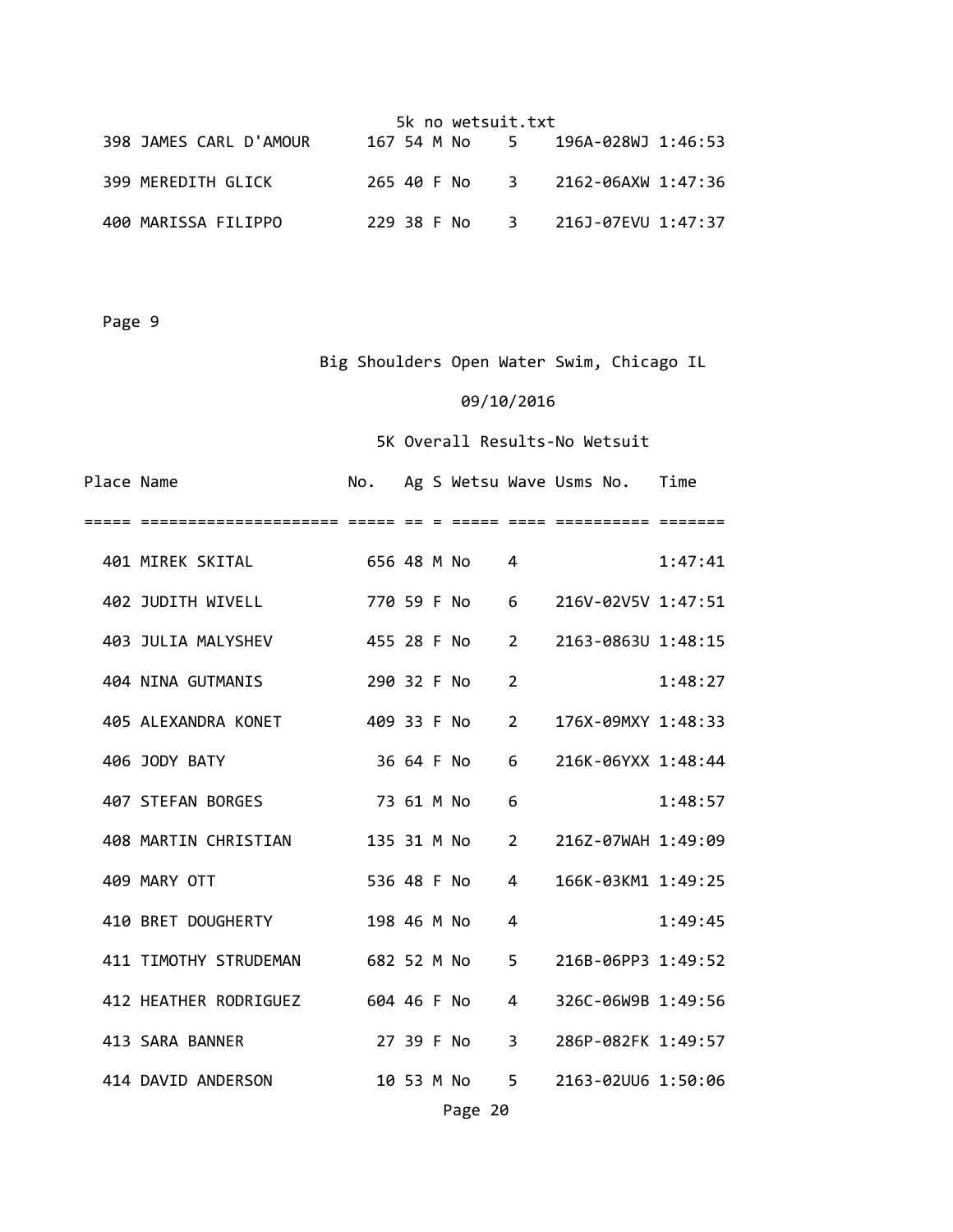| 415 TRACY LORD                                        |  | 441 45 F No   | $4 \quad$               | 216U-05YJ8 1:50:22               |         |
|-------------------------------------------------------|--|---------------|-------------------------|----------------------------------|---------|
| 416 SCOTT GUNSAULLUS 288 39 M No                      |  |               | 3 <sup>7</sup>          | 146H-0A5E6 1:50:29               |         |
| 417 ROBBIN EDWARDS                                    |  | 213 48 F No   | 4                       | 1669-09TF1 1:50:38               |         |
| 418 VITO WAGNER                                       |  | 732 34 M No   | $\overline{2}$          | 226H-067TA 1:51:20               |         |
| 419 RICK CONNEELY                                     |  | 149 47 M No   | 4                       | 2162-0918K 1:51:32               |         |
| 420 MARK ZEISLOFT                                     |  | 787 53 M No   | 5                       | 216X-0622J 1:51:35               |         |
| 421 NINA CARDONA                                      |  | 116 41 F No   | $\overline{\mathbf{3}}$ | 1566-095WP 1:51:53               |         |
| 422 CHRISTOPHER OLIPHANT 530 44 M No                  |  |               | $\overline{4}$          | 1561-07VP4 1:52:21               |         |
| 423 MICHAEL RUTKOWSKI 617 49 M No                     |  |               | $\overline{4}$          | 216S-06UPK 1:52:24               |         |
| 424 DONALD ALSEN                                      |  | 7 67 M No     | 6                       | 216E-05XF6 1:52:29               |         |
| 425 DAVID PIETIG                                      |  | 560 45 M No   | 4                       |                                  | 1:52:44 |
| 426 ANGELA POE                                        |  | 563 38 F No   | $\overline{3}$          | 416W-08171 1:52:53               |         |
| 427 JOHN DRISCOLL                                     |  | 201 50 M No   | 5                       | 216B-02WR9 1:53:08               |         |
| 428 EMILY DANGREMOND                                  |  | 169 30 F No 2 |                         | 2168-06GJ1 1:53:18               |         |
| 429 NOAH SILVERSTEIN 650 55 M No 6                    |  |               |                         | 2161-05EF9 1:53:24               |         |
| 430 JESSE CZACH                                       |  | 164 41 M No 3 |                         | 216P-06MYM 1:53:28               |         |
| 431 DEB ASTON                                         |  | 18 50 F No    | 5                       |                                  | 1:54:13 |
| 432 GAIL KERN                                         |  |               |                         | 393 55 F No 6 2061-0731S 1:55:37 |         |
| 433 JERRILYNN BAYLESS 40 54 F No 5 166D-05GJB 1:55:55 |  |               |                         |                                  |         |
| 434 MICHAEL BASS 34 68 M No 6 216D-02VC1 1:55:56      |  |               |                         |                                  |         |
| 435 DAVE LOUTHAN                                      |  | 444 52 M No 5 |                         |                                  | 1:56:17 |
| 436 LUKE MIGALLA 493 53 M No 5                        |  |               |                         |                                  | 1:57:29 |
| 437 JOE DONNELLY 194 60 M No 6 216T-07XKY 1:57:55     |  |               |                         |                                  |         |
| 438 NINA WOLGELENTER 773 45 F No 4 416K-06287 1:58:14 |  |               |                         |                                  |         |
|                                                       |  | Page 21       |                         |                                  |         |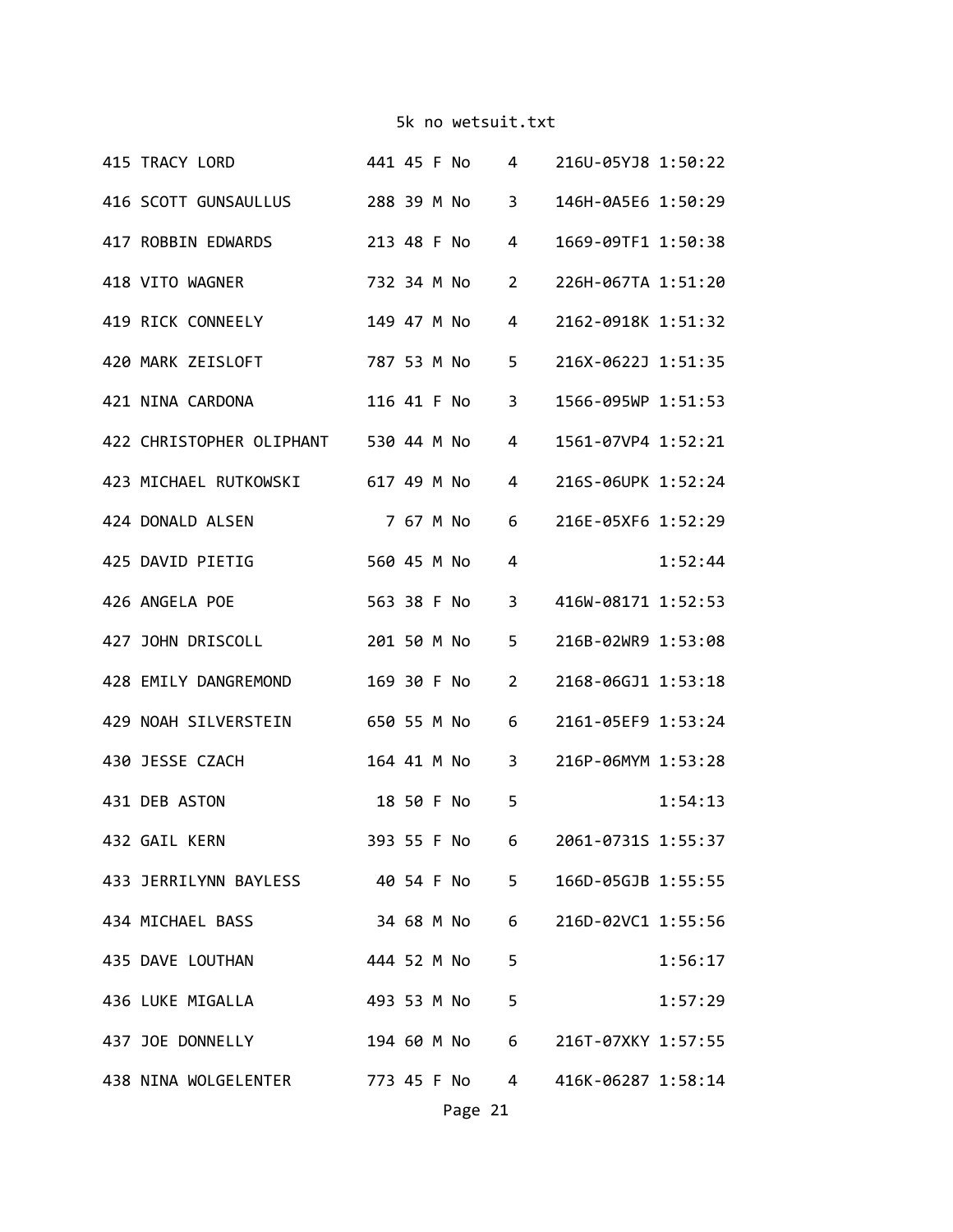|  | 439 JOHN GARNER        | 252 58 M No |  |             | 6              | 146E-097BS 1:58:48 |         |
|--|------------------------|-------------|--|-------------|----------------|--------------------|---------|
|  | 440 MARCY HACKBARTH    | 292 48 F No |  |             | 4              | 216X-02UTX 1:59:10 |         |
|  | 441 AMBER RITTER       | 591 41 F No |  |             | 3              |                    | 1:59:30 |
|  | 442 JENNIFER STABEN    |             |  | 667 50 F No | $5 -$          | 216J-02UTS 1:59:31 |         |
|  | 443 MASUMI YONEYAMA    | 782 39 F No |  |             | $\mathbf{3}$   | 216B-0A1RD 2:01:07 |         |
|  | 444 SHERWOOD HAYNES    | 311 66 M No |  |             | 6              | 216U-02UF5 2:01:33 |         |
|  | 445 ANDREW ALLISON     | 628 M No    |  |             | $\overline{2}$ |                    | 2:01:41 |
|  | 446 REBECCA DECABOOTER | 180 45 F No |  |             | 4              |                    | 2:02:35 |
|  | 447 DONALD CARLEY      | 118 48 M No |  |             | 4              | 216H-07GZZ 2:02:38 |         |
|  | 448 JOHN O'BRYAN       | 526 50 M No |  |             | 5              | 216B-061E0 2:03:31 |         |
|  | 449 DAVID PLUMMER      | 562 55 M No |  |             | 6              |                    | 2:03:37 |
|  | 450 VICKI VOJAK        | 729 58 F No |  |             | 6 —            | 226N-06F1P 2:05:14 |         |

Page 10

Big Shoulders Open Water Swim, Chicago IL

## 09/10/2016

| Place Name |                     | No.         |  |              |       | Ag S Wetsu Wave Usms No. Time |         |
|------------|---------------------|-------------|--|--------------|-------|-------------------------------|---------|
|            |                     |             |  |              |       |                               |         |
|            | 451 NOODLES HEHER   | 312 35 F No |  |              | 2     |                               | 2:05:17 |
|            | 452 GREGORY ARMAND  |             |  | 14 53 M No 5 |       | 216X-05XFK 2:05:27            |         |
|            | 453 JANIS QUINN     |             |  | 576 50 F No  | $5 -$ | 216M-090P2 2:06:40            |         |
|            | 454 MELISSA HOFFMAN | 334 53 F No |  |              | 5.    | 2563-01ZT5 2:06:49            |         |